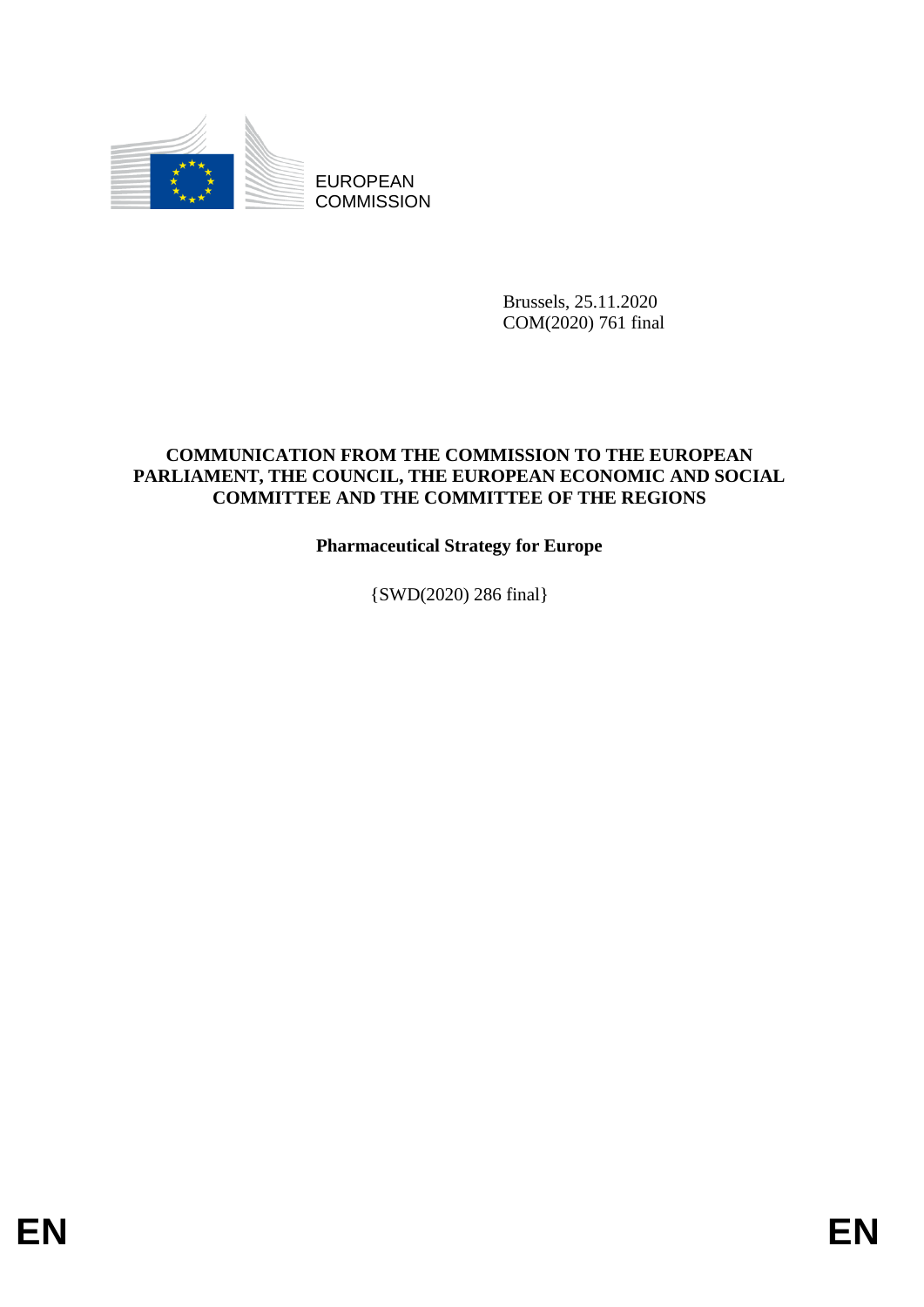### **1. Medicines - a strong ecosystem at an important crossroads**

Good health is central to wellbeing and depends on a multitude of factors including healthy lifestyles and fair and equitable access to healthcare, a central pillar of the European way of life. Healthcare in turn requires safe, effective and affordable medicines.

Great progress has been made on human health in the European Union in recent years, with average life expectancy at birth in the EU having increased by  $3.3$  years since  $2002<sup>1</sup>$ . New medicines, vaccines and treatments have helped to tackle some of the leading causes of disease and life threatening illnesses.

#### **Milestones of major progress in treatments in the EU in the past 20 years:**

Biotech products offer treatment for many chronic conditions such as diabetes, or anaemia in patients with renal failure. A new generation of antiviral medicines for the treatment of chronic hepatitis C has become available since 2014.

Several widely used vaccines offer protection against hepatitis B, papilloma virus or cholera. In 2020 the Commission authorised the first Ebola vaccine.

Personalised therapies dramatically improved the prognosis of patients with some cancers, an example being trastuzumab that improved cure rate of  $HER2<sup>2</sup>$  positive breast cancer and advanced disease overall survival.

Advanced therapy medicinal products such as cell-based and gene therapy products are paving the way for new promising therapies. CAR-T cell<sup>3</sup> therapies for the treatment of certain blood cancers and a medicine to treat transfusion-dependent beta thalassaemia, a blood disorder, were authorised more recently.

At the same time, though we are experiencing a period of rapid change and innovation, many patients do not benefit from that innovation, because medicines are either unaffordable or unavailable. And there is greater awareness of the need to ensure that our use of pharmaceuticals is sustainable.

The COVID-19 pandemic has, and continues to have, a very serious impact on Europe. Though Europe's response has demonstrated strengths, existing vulnerabilities have been thrown into sharp focus, including those related to data availability, the supply of medicines or the availability of manufacturing capacities to adapt and support the production of medicines. The conclusion of advance purchase agreements for vaccines is nevertheless an example of effective co-operation between public and regulatory authorities, industry and civil society organisations. The anticipated widespread and equitable availability of safe and effective vaccines in record time raises hope for an exit from the crisis and provides inspiration for a renewed, innovative, patient-centred and world-leading pharmaceutical sector.

A new EU approach is needed to ensure we have a strong, fair competitive and green industry that delivers for patients, and which draws on the potential of the digital transformation of health and care, driven by technological advances in fields such as artificial intelligence and computational modelling. We need well-functioning international supply chains and a well performing single market for pharmaceuticals, through an approach that covers the entire

<sup>&</sup>lt;sup>1</sup> Eurostat: mortality and life expectancy statistics.

<sup>&</sup>lt;sup>2</sup> Human epidermal growth factor receptor 2.

<sup>&</sup>lt;sup>3</sup> Chimeric antigen receptor T cells.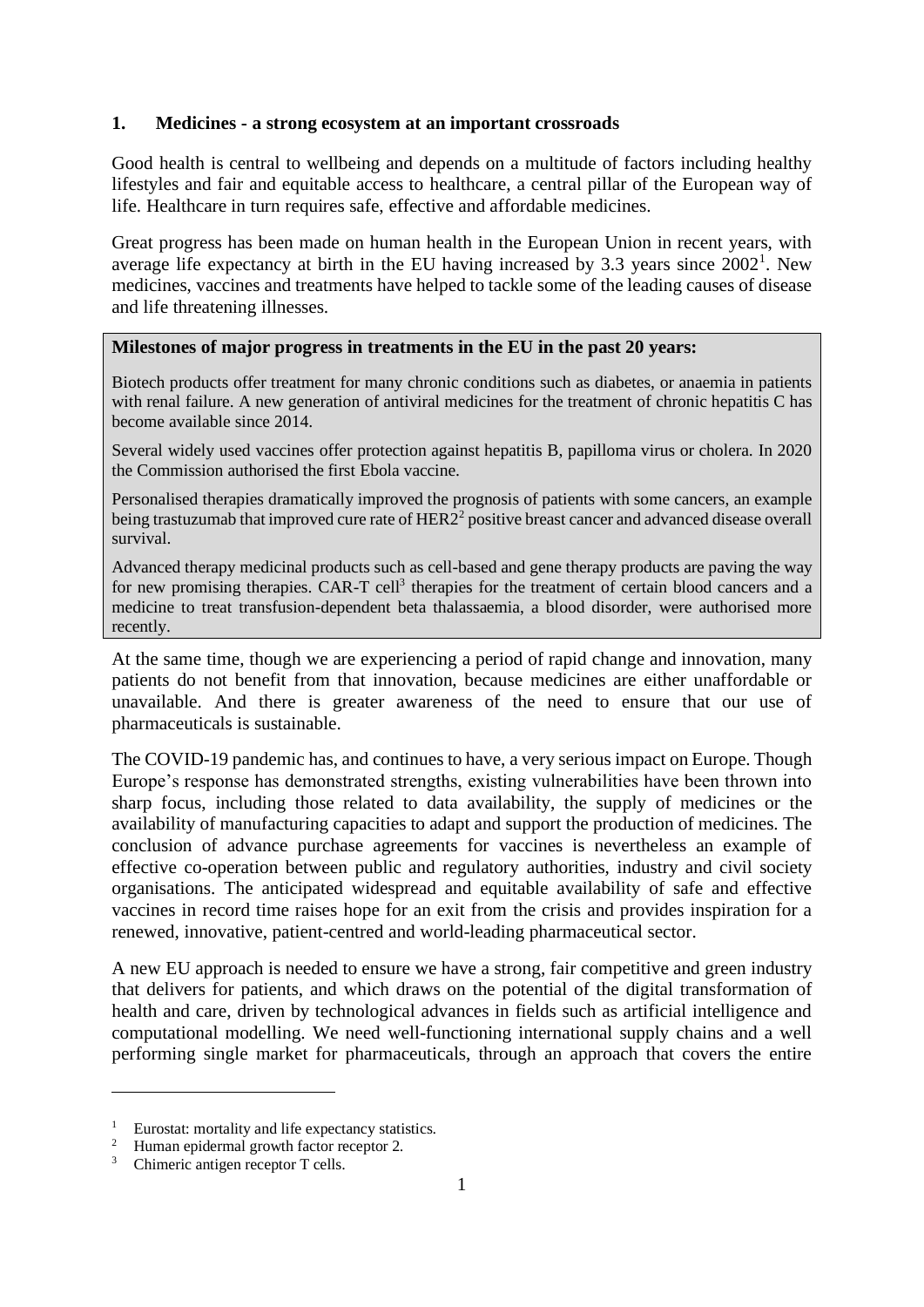lifecycle of pharmaceutical products, from production to distribution, consumption and disposal.

In this context, the Commission proposes a **new pharmaceutical strategy for Europe**. It is a patient-centred strategy that aims to ensure the quality and safety of medicines, while boosting the sector's global competitiveness. It is a key pillar of the Commission's vision to build a stronger European Health Union<sup>4</sup>, which President von der Leyen set out in her 2020 State of the Union speech.

The new pharmaceutical strategy acknowledges that the EU is starting from strong foundations. Europe has a comprehensive pharmaceuticals system, from the development and authorisation of medicines to their post-authorisation monitoring. The Commission, the European Medicines Agency (EMA), the medicines regulatory authorities in the Member States and the European Economic Area work together in the European medicines regulatory network to ensure that patients have access to **high-quality, effective and safe medicines**.

EU Member State health systems making use of these medicines are a crucial part of Europe's high levels of social protection and cohesion and build on the common values of universal access to good quality care, equity and solidarity.

There is a strong and competitive pharmaceutical industry in the EU. Together with other public and private actors, it serves public health and acts as a driver of job creation, trade and science. Medicine producers made the biggest contribution to research investment in 2019, with over  $\epsilon$ 37 billion. The sector provides 800 000 direct jobs and a  $\epsilon$ 109.4 billion trade surplus<sup>5</sup>. The EU is the second largest market in the world for pharmaceuticals, with many stakeholders involved, from start-ups to large companies, from producers of patented medicines to generics and biosimilars, from wholesalers and distributors to parallel traders, from medical device to software developers. Emerging biopharmaceutical companies account for over 70% of the research pipeline<sup>6</sup>, contributing to a vibrant sector.

The Pharmaceutical Strategy for Europe builds on these foundations. It will foster patient access to innovative and affordable medicines. It will support the competitiveness and innovative capacity of the EU's pharmaceutical industry. It will develop the EU open strategic autonomy and ensure robust supply chains so that Europe can provide for its needs, including in times of crisis. And it will ensure a strong EU voice on the global stage. The strategy has four work strands which flow from these objectives. Each strand contains flagship initiatives and flanking measures to ensure the objectives deliver tangible results. Taken together, they will ensure Europe's pharmaceutical policy evolves in line with the green and digital transitions, demographic change and remains relevant given the realities of today and the ambitions of tomorrow, as part of a stronger Health Union.

The strategy will also help to deliver other Union objectives. By boosting innovation to address unmet needs, including vaccination against treatable infections that cause cancer, as well as medicines for paediatric and rare cancers, it directly contributes to 'Europe's Beating Cancer Plan'. Together, the Pharmaceutical Strategy and the Cancer Plan will ensure that patients across Europe can access high-quality treatment and new therapies when they need them and

<sup>4</sup> European Health Union package: COM(2020) 724, COM(2020) 725, COM(2020) 726, COM (2020) 727.

<sup>5</sup> Eurostat, international trade in goods by type of good.

<sup>6</sup> IQVIA Institute for Human Data Science (2019), 'The global use of medicine in 2019 and outlook to 2023'.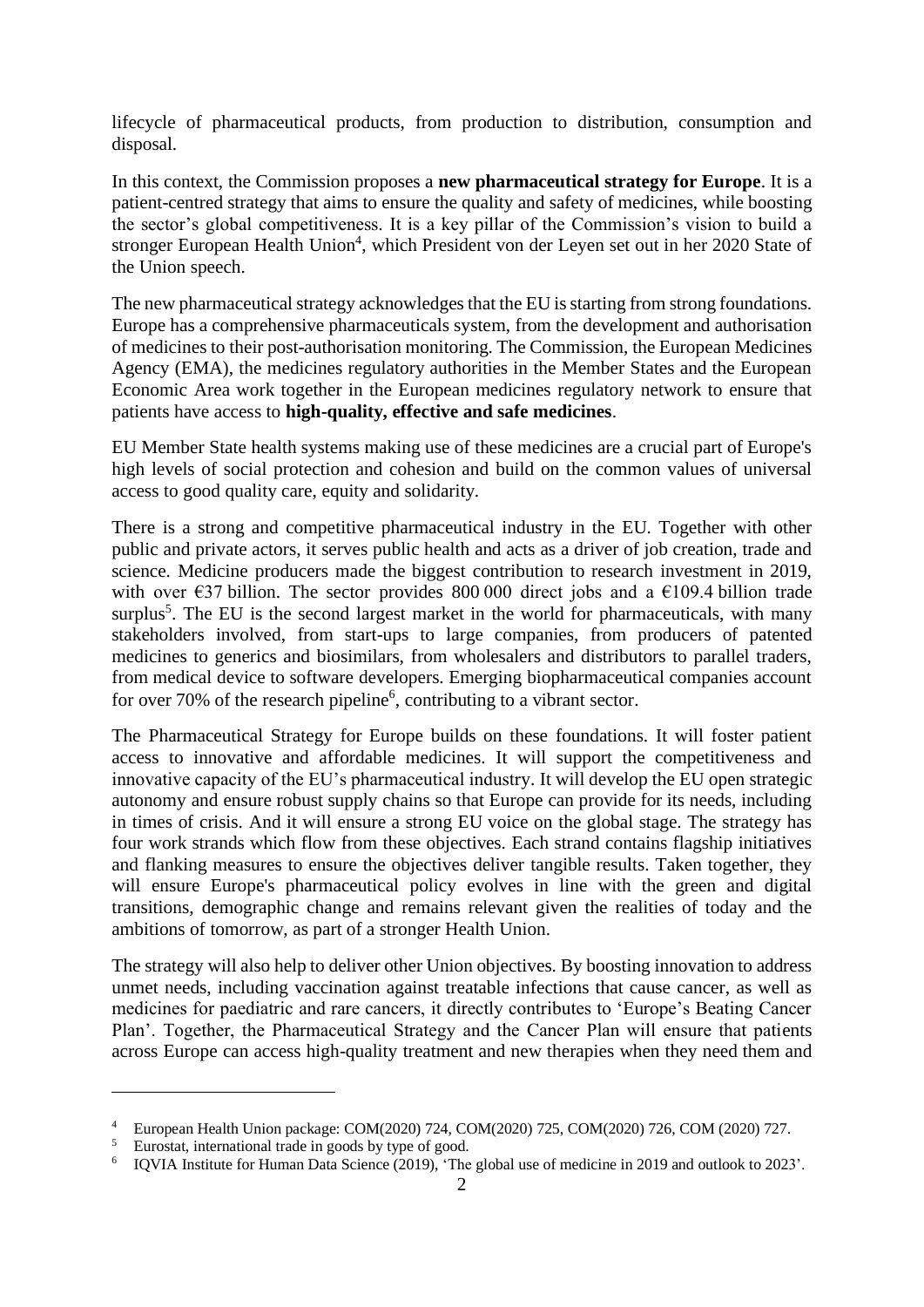ensure the availability and affordability of essential medicines for cancer patients across the EU. The strategy's actions to address access to medicines will also help to meeting EU-level commitments under the UN's sustainable development goals.

The strategy<sup>7</sup> is also complementary to the European Green Deal<sup>8</sup> and more particular the Zero Pollution ambition for a toxic-free environment, notably through the impact of pharmaceutical substances on the environment. The pharmaceutical strategy paves a way for the industry to contribute to EU's climate neutrality, with a focus on reducing greenhouse emissions along the value chain. It also contributes to the action plan to implement the European Pillar of Social Rights<sup>9</sup>, the strategic frameworks on achieving a Union of Equality<sup>10</sup>, the upcoming Green Paper on Ageing, the strategy on Shaping Europe's digital future<sup>11</sup>, the European strategy for data<sup>12</sup>, the work on the creation of a European health data space, the European One Health Action Plan against antimicrobial resistance<sup>13</sup> and the new industrial strategy for Europe<sup>14</sup>.

Finally, the strategy is of key relevance for non-EU countries as well, in particular in the Western Balkans and the EU's neighbourhood, as candidate countries, potential candidates and DCFTA<sup>15</sup> countries have an obligation to align to the EU acquis of the pharmaceutical legislation.

## **2. Delivering for patients: fulfilling unmet medical needs and ensuring accessibility and affordability of medicines**

### *2.1. Prioritising unmet medical needs*

Investment in research and development (R&D) for innovative medicines and treatments is essential for making progress in preventing and treating diseases. Access to safe, high quality and effective medicines is a key element of social well-being, including for persons from disadvantaged, vulnerable groups, such as people with disabilities, people with a minority ethnic or racial background and older people. There is a growing consensus that policies need to be rethought so as to stimulate innovation in particular in areas of unmet needs, and for pharmaceutical innovation to be more patient-centred, health system oriented and take account of multi-disciplinary requirements, such as in long-term care settings.

Currently, investment does not necessarily focus on the greatest **unmet needs**, due to the absence of commercial interest or limitations of the science. Treatments for important diseases, for example, neurodegenerative diseases and paediatric cancers are still lacking. In addition,

<sup>7</sup> The implementation of the Strategy will be compatible with the resources available in the 2021-2027 Multiannual Financial Framework and will be aligned with the relevant programmes and policies.

<sup>8</sup> COM(2019) 640.

<https://ec.europa.eu/social/main.jsp?catId=1226&langId=en>

<sup>&</sup>lt;sup>10</sup> See the Gender Equality Strategy (COM(2020) 152), the Anti-racism action plan COM(2020) 565), the EU Roma strategic framework for equality, inclusion and participation (COM(2020) 620) and the LGBTIQ+ equality strategy and the forthcoming Strategy for the Rights of Persons with Disabilities the Action Plan on Integration and Inclusion 2020-2027.

<sup>&</sup>lt;sup>11</sup> European Commission (2020), Shaping Europe's digital future (ISBN 978-92-76-16363-3).

 $^{12}$  COM(2020) 66.<br> $^{13}$  https://ec.europa

[https://ec.europa.eu/health/sites/health/files/antimicrobial\\_resistance/docs/amr\\_2017\\_action-plan.pdf](https://ec.europa.eu/health/sites/health/files/antimicrobial_resistance/docs/amr_2017_action-plan.pdf)

 $14$  COM(2020) 102.

<sup>&</sup>lt;sup>15</sup> Deep and Comprehensive Free Trade Areas (DCFTA) are established between the European Union, and Georgia, Moldova and Ukraine, respectively.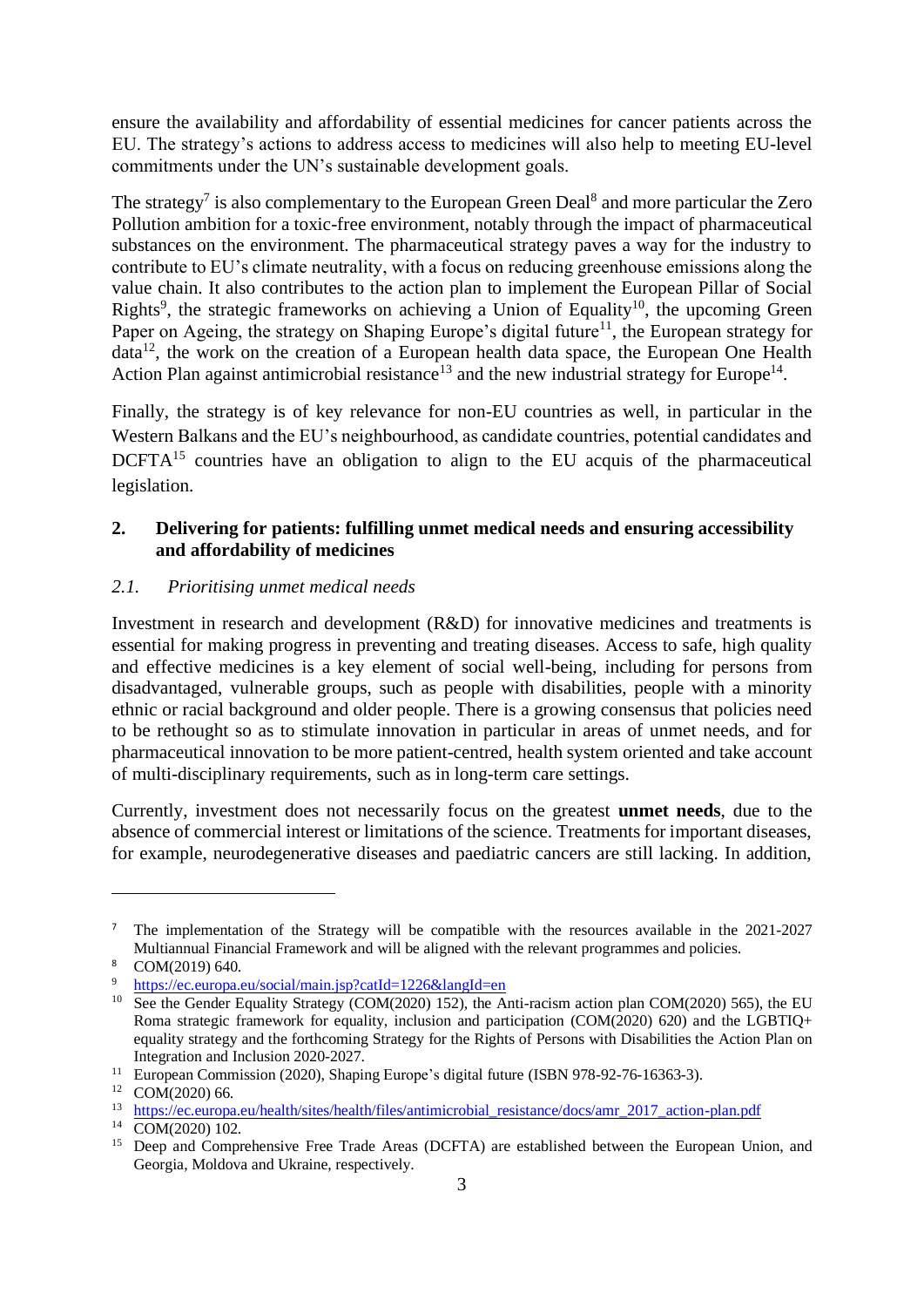there are over 7 000 known rare diseases, including rare cancers, of which 95% still have no treatment option<sup>16</sup>. Other shortcomings concern the lack of development of new antimicrobials, treatments or vaccines for emerging health threats (including those similar to the present pandemic, such as the severe acute respiratory syndrome coronavirus 2 (SARS-CoV-2) or Middle East respiratory syndrome (MERS)) and the lack of treatments for specific population groups such as pregnant and breastfeeding women and older people.

Development of novel antimicrobials or alternatives is a prime example of unmet medical need, given the lack of therapeutic options to address **antimicrobial resistance** (AMR). AMR decreases our capability to treat infectious diseases, and threatens our ability to perform routine surgery. As underlined in the EU One Health Action Plan on  $AMR<sup>17</sup>$ , it is a multifactorial problem of global concern, with serious health and economic ramifications. An important challenge is the excessive and inappropriate use of antimicrobials in animal and human healthcare, leading to the development of resistance, causing an estimated 33 000 human deaths in the EU/EEA every year<sup>18</sup>. While measures to reduce excessive and inappropriate use, described elsewhere, must be pursued, they can have the unintended effect of reducing investment in new antibiotics. Current incentive models do not provide a sustainable solution; new business approaches are required, including new incentives to develop antimicrobials as well as new pricing systems.

### *Flagship initiatives related to antimicrobial resistance*

- ➢ Pilot innovative approaches to EU R&D and public procurement for antimicrobials and their alternatives aiming to provide pull incentives for novel antimicrobials – target date 2021.
- ➢ Promote investment and coordinate research, development, manufacturing, deployment and use for novel antibiotics as part of the new EU Health Emergency Response Authority, prior to the start of the authority's operations preparatory action on AMR – 2021.
- $\triangleright$  Consider in the review of the pharmaceutical legislation<sup>19</sup> to introduce measures to restrict and optimise the use of antimicrobial medicines. Explore new types of incentives for innovative antimicrobials – 2022.

#### *Other action*

➢ Propose non-legislative measures and optimise the use of existing regulatory tools to combat antimicrobial resistance, including harmonisation of product information, draft

<sup>&</sup>lt;sup>16</sup> Joint evaluation of Regulation (EC) No 1901/2006 of the European Parliament and of the Council of 12 December 2006 on medicinal products for paediatric use and Regulation (EC) No 141/2000 of the European Parliament and of the Council of 16 December 1999 on orphan medicinal products SWD(2020) 163.

<sup>17</sup> [https://ec.europa.eu/health/sites/health/files/antimicrobial\\_resistance/docs/amr\\_2017\\_action-plan.pdf](https://ec.europa.eu/health/sites/health/files/antimicrobial_resistance/docs/amr_2017_action-plan.pdf)

<sup>&</sup>lt;sup>18</sup> Cassini et al., (2019) 'Attributable deaths and disability-adjusted life-years caused by infections with antibiotic-resistant bacteria in the EU and the European Economic Area in 2015: a population-level modelling analysis', in Lancet Infect Dis. Vol.19, issue 1, pp. 55-56.

<sup>&</sup>lt;sup>19</sup> References to the 'pharmaceutical legislation' are to Directive 2001/83/EC of the European Parliament and of the Council of 6 November 2001 on the Community code relating to medicinal products for human use (OJ L 311, 28.11.2001, p. 67) and Regulation (EC) No 726/2004 of the European Parliament and of the Council of 31 March 2004 laying down Union procedures for the authorisation and supervision of medicinal products for human use and establishing a European Medicines Agency (OJ L 136, 30.4.2004, p. 1).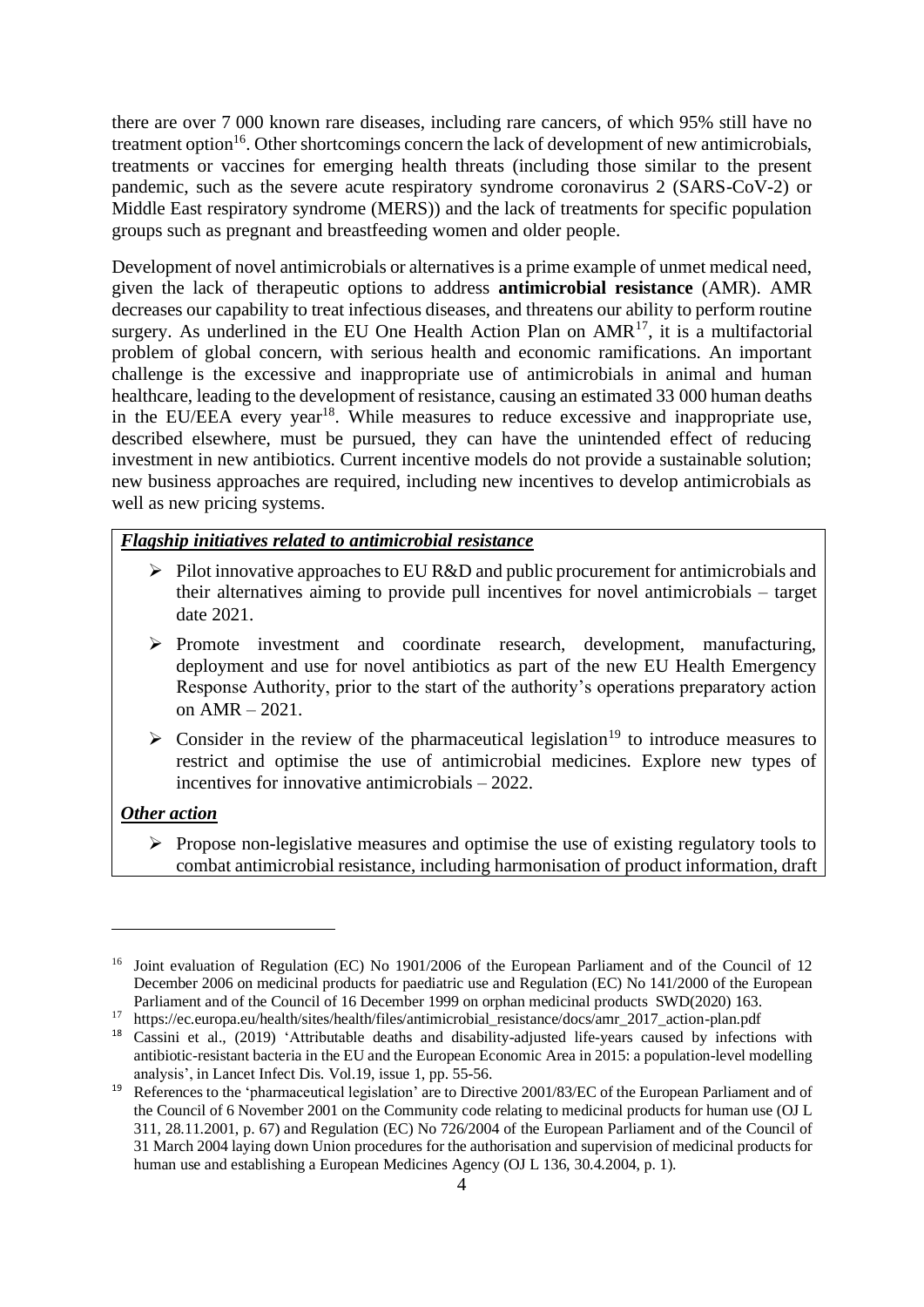evidence-based guidance on existing and new diagnostics; promote the prudent use of antibiotics and communication to healthcare professionals and patients – 2021.

Our reply to the challenges, raised by persisting unmet medical needs, should be multi-facetted. **Research priorities should be aligned to the needs of patients and health systems.** Enabling collaboration between scientific disciplines by involving regulators, academia, healthcare professionals, patients' organisations and healthcare deliverers and payers at early stages of R&D, as pioneered by innovative partnerships for health research and innovation, can support this ambition.

We need to **break silos** so that various public authorities responsible for authorisation, health technology assessment, healthcare provision, health insurance and financing, work together. Increased cooperation in scientific advice and convergence on key concepts, such as 'unmet medical need', will facilitate the design of clinical trials, generation of evidence and assessment, ensuring that innovation matches the needs of patients and of the national health systems. The outcomes of these discussions could also guide funding into specific areas, such as basic research in new therapeutic areas.

To complement existing cross-country collaborative approaches in public procurement, joint pricing and reimbursement negotiations, new ways of information sharing, such as horizon scanning, should be considered. The proposed Health Technology Assessment Regulation<sup>20</sup> will, when adopted, promote evidence-based investment decisions in innovative health technologies with added clinical value for patients.

A process of reflection has begun on how to **tailor the system of incentives** provided by the EU pharmaceuticals framework better in order to **stimulate innovation in areas of unmet medical needs** (e.g. neurodegenerative and rare diseases and paediatric cancers). Wide stakeholder engagement and multidisciplinary input will be sought. The findings of the study on pharmaceutical incentives<sup>21</sup> and the evaluation of the legislation on medicines for children and rare diseases<sup>22</sup> will inform any future review, in line with the principles of better regulation.

## *Flagship initiatives on unmet needs*

 $\triangleright$  Propose to revise the legislation on medicines for children and rare diseases to improve the therapeutic landscape and address unmet needs (e.g. in paediatric cancer) through more tailored incentives – 2022.

<sup>&</sup>lt;sup>20</sup> Proposal for a Regulation of the European Parliament and of the Council on health technology assessment and amending Directive 2011/24/EU (COM(2018) 51).

<sup>&</sup>lt;sup>21</sup> Study on the economic impact of supplementary protection certificates, pharmaceutical incentives and rewards in Europe: final report (2018).

 $22$  SWD(2020) 163.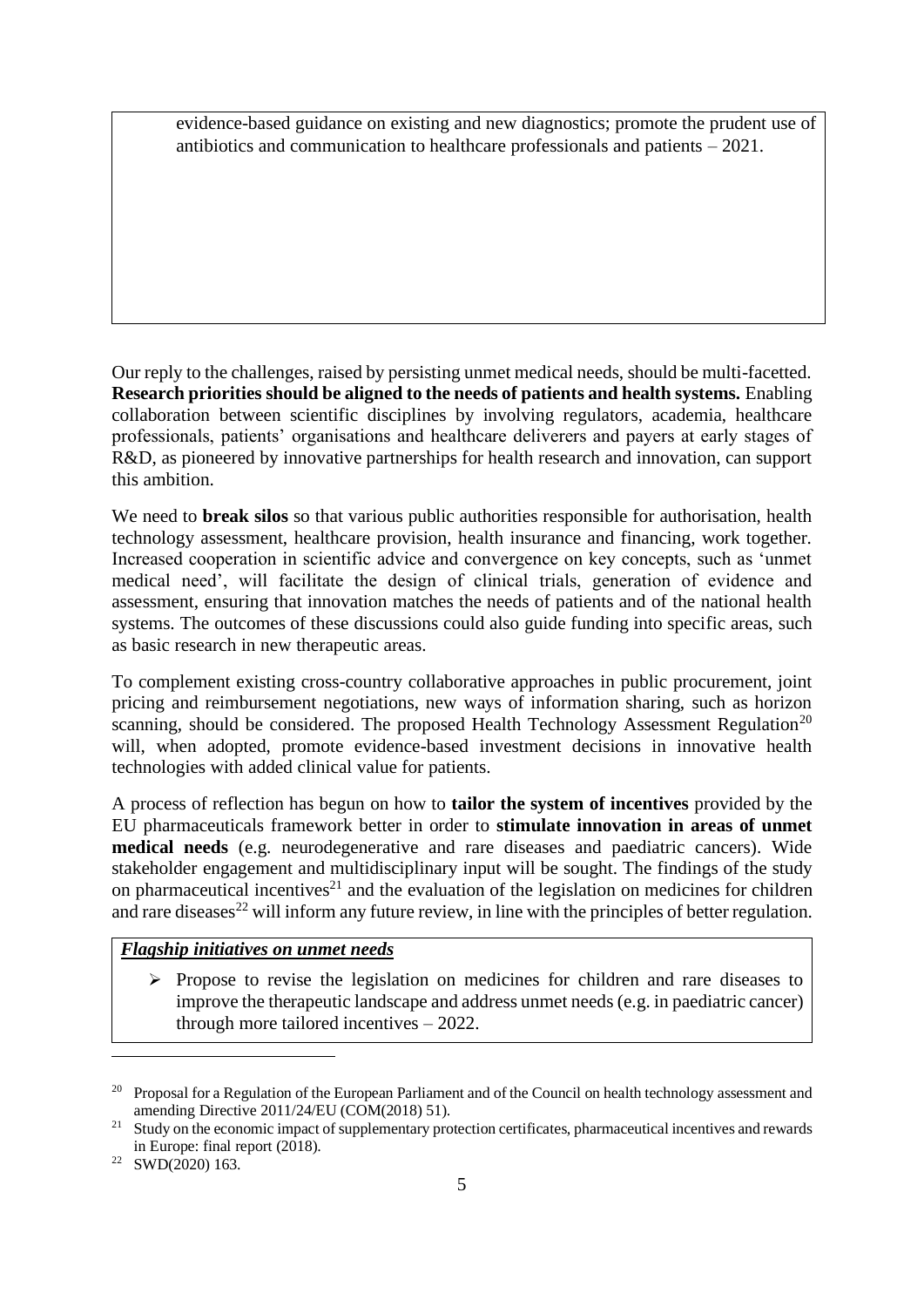➢ Facilitate collaboration on unmet needs and evidence generation in joint meetings of existing committees/networks of regulators, health technology assessment (HTA) bodies and payers, involving key actors in the development, authorisation and access to medicines for a lifecycle approach and improved availability and affordability. Work with the European Parliament and the Council towards the adoption of the Regulation on health technology assessment – 2021.

# *Other actions*

- ➢ Incorporate the European Medicines Agency (EMA) priority medicines scheme (PRIME) in the regulatory framework to provide enhanced support so as to accelerate product development and authorisation in areas of unmet needs – 2022.
- ➢ Enable parallel scientific advice on clinical study design for medicines by HTA bodies and the EMA, as provided for by the proposed HTA Regulation – 2021.

## *2.2. Ensuring patients' access to medicines*

Innovative and promising therapies do not always reach the patient, so patients in the EU still have different levels of **access to medicines**. Companies are not obliged to market a medicine in all EU countries; they may decide not to market their medicines in, or withdraw them from, one or more countries. This can be due to various factors, such as national pricing and reimbursement policies, size of the population, the organisation of health systems and national administrative procedures resulting in smaller and less wealthy markets in particular facing these problems. Experience in the area of medicines for children and rare diseases illustrates the problem. The availability of such medicines has increased since the adoption of the specific regulations, but access varies considerably across Member States.

Lack of transparency of research costs or return on investment can influence decisions that impact affordability and ultimately access for patients. Drawing on this and wider experience, the Commission will review the system of **incentives**. This may include greater 'conditionality' of incentives to support broader access for patients and ways to increase competition. The Commission will also launch a pilot project to understand better the root causes of deferred market launches, including as regards cancer, to inform the evaluation of the pharmaceutical legislation.

**Generic and biosimilar** medicines provide a large number of patients with accessible and affordable treatments. They also allow health systems potential savings in costs through their positive effect on pricing competition. The Commission will consider targeted policies that support greater generic and biosimilar competition, based on the sound functioning of the single market, appropriate market protection mechanisms, the removal of barriers that delay their timely entry to market and increased uptake by health systems. This may include further clarifying the provisions for the conduct of trials on patented products to support generic and biosimilar marketing authorisation applications (the so-called 'Bolar' provision).

The aforementioned policies will be accompanied by **enforcement of the EU competition**  rules. The Commission's Report on competition enforcement in the pharmaceutical sector<sup>23</sup> has shown that originator companies sometimes implement strategies to hinder the entry or expansion of the more affordable medicines of their generic and biosimilar competitors and

<sup>23</sup> COM(2019) 17.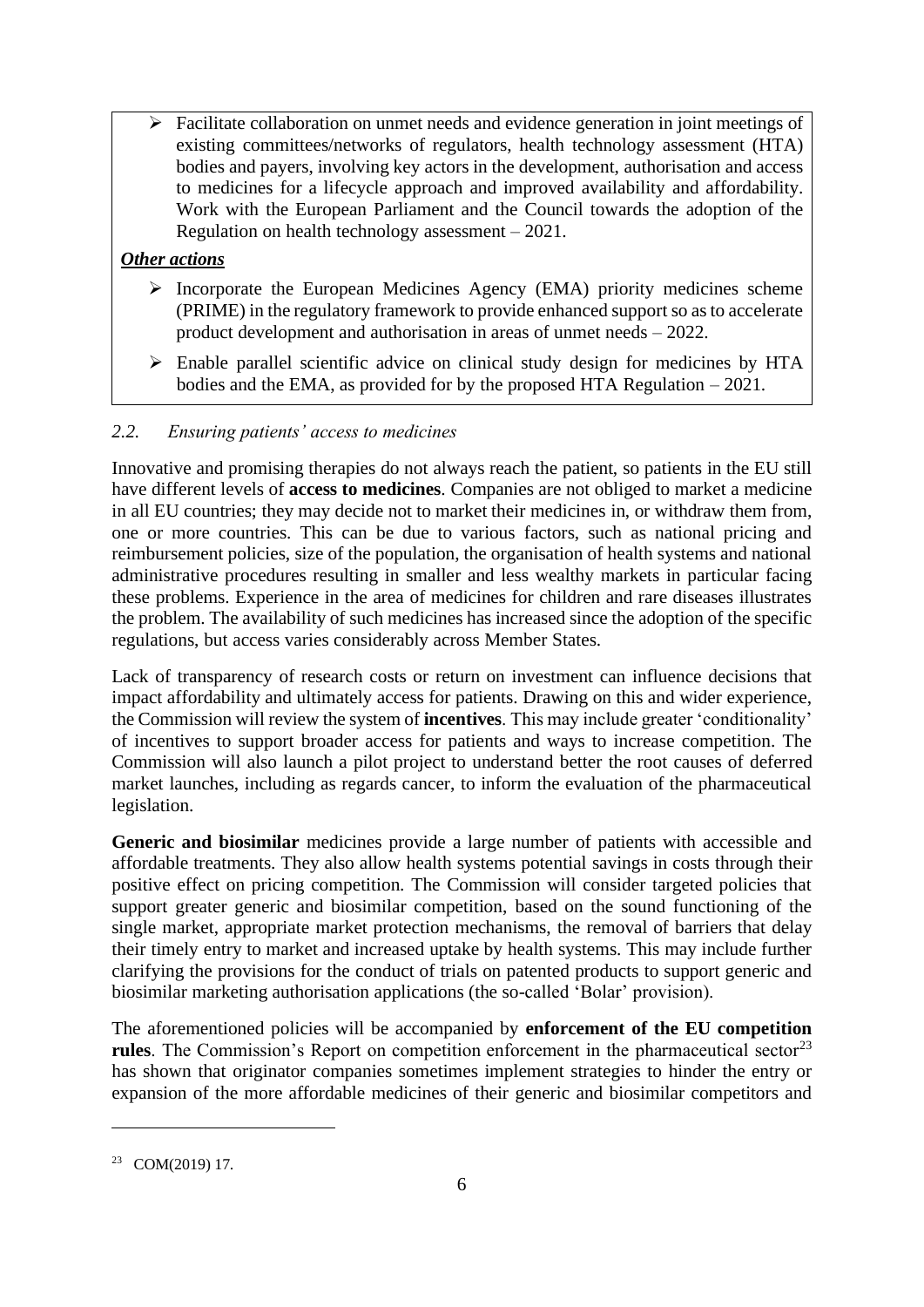that such strategies may require competition law scrutiny. The Commission will also continue to carefully review mergers between pharmaceutical companies to avoid distortion of competition.

New health technologies should demonstrate their clinical added-value and cost-effectiveness compared to what is already available. **Health technology assessment** is a tool to support this analysis and inform national pricing and reimbursement decisions. Currently, such assessment is highly fragmented across the EU. The proposed Health Technology Assessment Regulation will enable cooperation on clinical evidence requirements and clinical trial design. It can therefore support Member States' timely and evidence-based decision-making on patient access to new medicines.

Actions in the area of **public procurement** can foster competition and improve access. Public buyers should design smart and innovative procurement procedures, e.g. by assessing the role of 'winner-takes it all' procedures and improving related aspects (such as price conditionality, timely delivery, 'green production' and security and continuity of supply) including via the Big Buyers initiative launched under the SME Strategy.

This would allow to address through the use of public purchasing instruments some important key policy objectives. National authorities will be able to share their experience and develop common approaches based on best practices.

In addition, health systems and private companies can cooperate by using the new 'innovation partnership' tender procedure that allow public buyers to establish a partnership for the development, manufacturing and subsequent purchase of medicines with limited demand.

Finally, the Commission will support regional initiatives of joint negotiation or joint tendering, as these can also contribute to improving access to medicines<sup>24</sup>.

# *Flagship initiatives on access to medicines*

- ➢ Propose to revise the system of incentives and obligations in the pharmaceutical legislation taking into account the relationship with intellectual property rights, to support innovation, access and the affordability of medicines across the  $EU - 2022$ .
- $\triangleright$  Review the pharmaceutical legislation to address market competition considerations and thus improve access to generic and biosimilar medicines, including interchangeability and the 'Bolar' exemption – 2022.

## *Other actions*

- ➢ Initiate a pilot together with the EMA and Member States, with the engagement of future marketing authorisation holders, to understand the root causes of deferred market launches – 2021.
- ➢ Encourage buyers from the health sector to cooperate in view of implementing innovative procurement approaches for the purchases of medicine or medical devices, in the framework of the Big Buyers initiative  $-2021$ .

<sup>&</sup>lt;sup>24</sup> An example of such an initiative is the Beneluxa initiative, see [https://beneluxa.org/collaboration.](https://beneluxa.org/collaboration)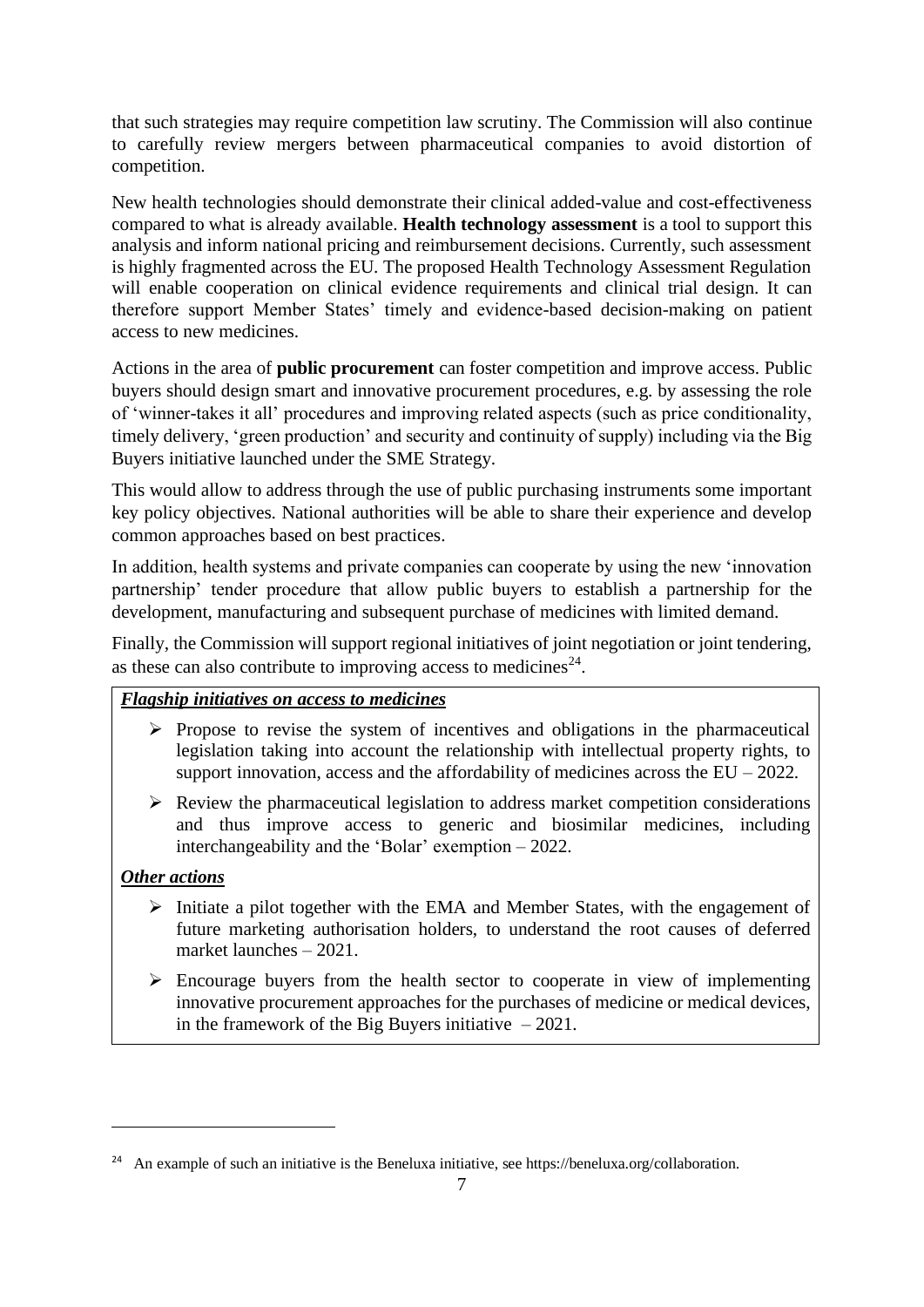### *2.3. Ensuring affordability of medicines for patients and health systems' financial and fiscal sustainability*

The **affordability** of medicines has implications for both public and household finances. It poses a growing challenge for the majority of Member States. The business model has moved from selling blockbusters to marketing 'niche-busters'. Often, new products are priced even higher, with growing uncertainty as to their real-life effectiveness and related overall costs. This puts the budgetary sustainability of health systems at risk, and reduces the possibilities for patients to have access to these medicines.

There is a lack of **transparency** (in particular in R&D costs) and **consensus on costing principles**. Better understanding and greater clarity are fundamental as a basis for policy debates on the pricing of niche medicines and 'fair return' on research contributions. Changing business models (e.g. high value acquisitions of promising pipeline products) and novel payment approaches, such as risk-sharing arrangements and deferred payment schemes, may have long-term implications, and thus affect affordability of new medicines. The Commission will foster transparency of price information to help Member States take better pricing and reimbursement decisions, also considering possible knock-on effects for innovation.

**Expenditure on medicines in hospital settings** is incompletely reported at EU level and it is growing rapidly. Pharmaceutical budgets account for 20-30% of hospital expenditures and are growing faster than retail spending<sup>25</sup>. This is to be expected given budget increases for specialised medicines administered in hospitals. The Commission will assess the effectiveness of current financial protection mechanisms, working to optimise these to safeguard the affordability of medicines for individual patients and health systems. Improved knowledge on the efficiency and accessibility of medicinal care in Member States will inform countryspecific knowledge on health systems (e.g. in the European Semester and the 'state of health in the EU' cycle) and possible reforms in the Member States. **Minimising waste and optimising the value of spending** on medicines are also critical to achieving efficient and sustainable health systems. A mix of policy levers can support this goal, including: ensuring value for money through health technology assessment; exploiting potential savings from generics and biosimilars; encouraging responsible prescribing; and improving patient adherence.

Decisions on the **pricing and reimbursement of medicines** are the purview of Member States. The Commission will step up co-operation with and among Member States on the affordability and cost-effectiveness of medicines and will launch a group to steer cooperation between national pricing and reimbursement authorities and healthcare payers. It will support mutual learning through information and best-practice exchange, including on public procurement and the coverage of pharmaceutical costs by social protection systems, price-increase criteria and rational prescribing.

Certain conditions such as newly launched niche products for a small number of patients or the absence of automatic substitution rules for biologicals, can create market barriers. This means that competing generics, biosimilars and 'older' products may find it hard to enter or stay in the market. This lack of **competition** thus inhibits price savings once innovative products lose their market exclusivities. Rules that do not directly regulate prices or reimbursement levels may nevertheless have a bearing on the affordability and cost-effectiveness of medicines

<sup>&</sup>lt;sup>25</sup> European Commission, State of health in the EU: companion report 2019 (ISBN 978-92-76-10194-9).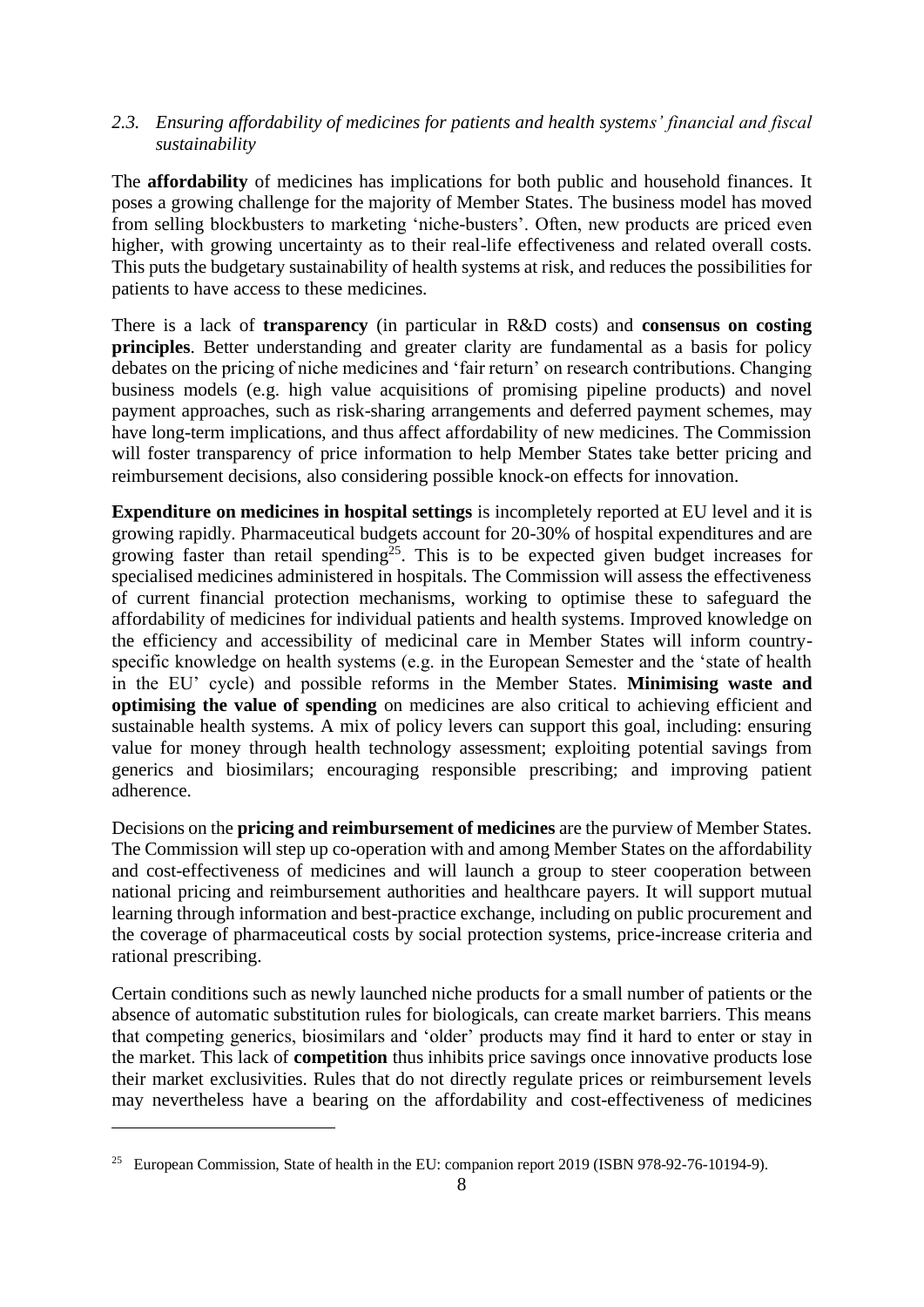through indirect effects on the contestability of markets or the economic viability of products in more mature markets. The Commission will take this into account in the review of the pharmaceutical legislation, to see how sound competition can best be fostered, leading to downward effect on prices of medicines. It will also continue to work, including through the exchange of best practices, on the uptake of biosimilars, in order to stimulate competition.

# *Flagship initiatives on affordability*

- ➢ Propose to revise the pharmaceutical legislation addressing aspects that impede the competitive functioning of the markets and to take account of market effects impacting on affordability – 2022.
- ➢ Develop cooperation in a group of competent authorities, based on mutual learning and best-practice exchange on pricing, payment and procurement policies, to improve the affordability and cost-effectiveness of medicines and health system's sustainability, including on cancer treatment – 2021-2024.

# *Other actions*

- ➢ Engage with Members States in implementing non-legislative measures to improve transparency, such as guidelines on principles and costing methods for establishing the R&D costs of medicines – 2021-2024.
- ➢ Continue the assessment through the European semester of the adequacy and sustainability of national health systems and issue country specific recommendations as relevant to ensure they are accessible and efficient.

# **3. Supporting a competitive and innovative European pharmaceutical industry**

# *3.1. Providing a fertile environment for Europe's industry*

A **competitive and resource-efficient EU pharmaceutical industry** is of strategic interest for public health, economic growth, jobs, trade and science. The EU aims to support industry to be competitive and resilient so that, in turn, it can better **respond to patients' needs**. The sector is changing rapidly. Established businesses are increasingly outsourcing functions and are focusing investment on a limited number of therapeutic areas, while disinvesting from others. New players, especially technology companies, have entered the market. The coming together of these separate industry segments will transform current business models and markets.

The new industrial strategy for Europe<sup>26</sup> provides key actions supporting industry in the EU. Drawing on that framework, the pharmaceutical strategy will create a **stable and flexible regulatory environment** that offers legal certainty for investment and accommodates technological trends. This includes providing balanced and fair incentives to reward and protect innovation and create the right conditions for companies of all sizes in the EU to be competitive.

**Intellectual property rights** offer protection for innovative products and processes, but in particular for patents and supplementary protection certificates, there are differences in their application in Member States.

 $26$  Cf. fn. 10.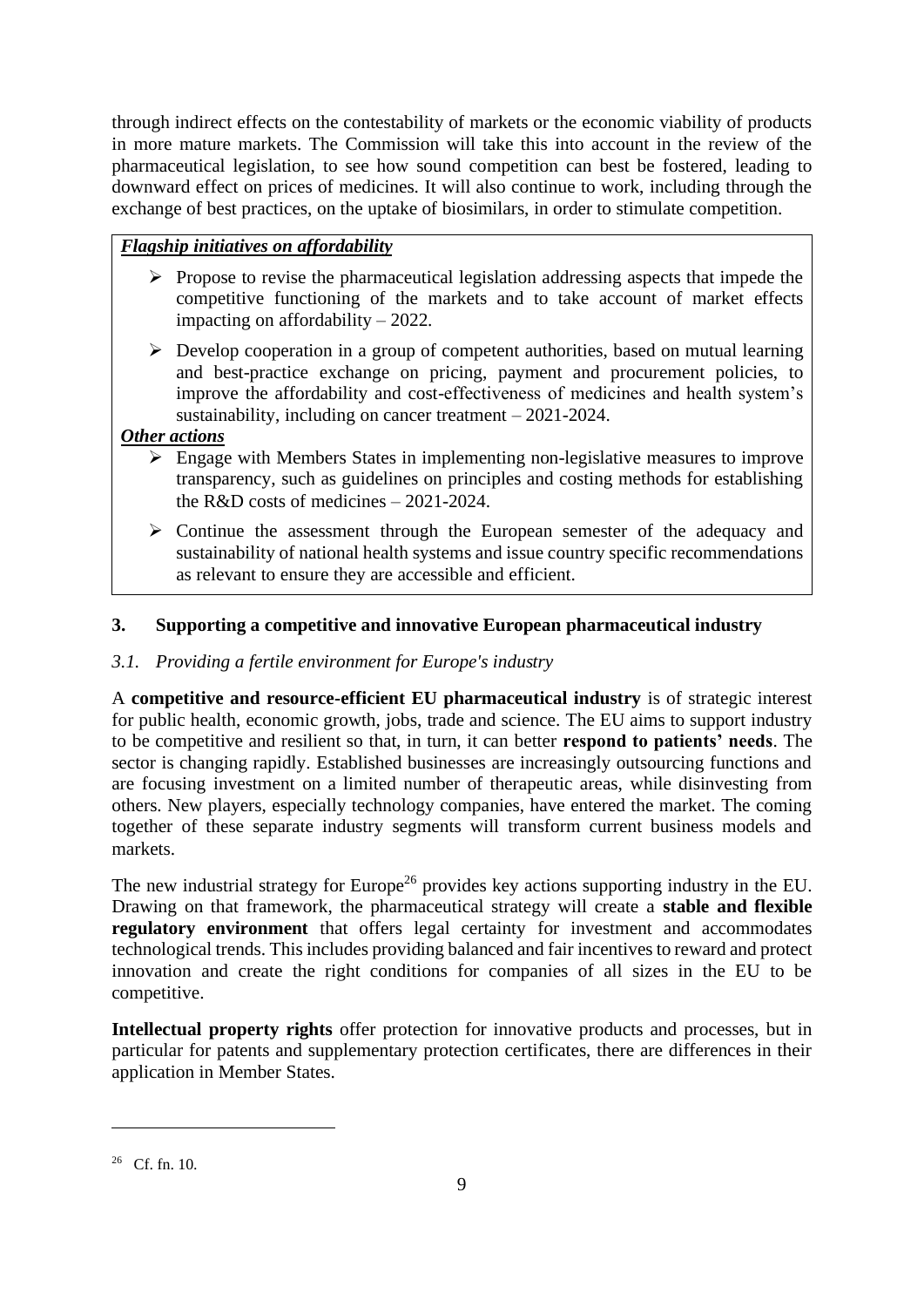This leads to duplications and inefficiencies thus hampering the competitiveness of industry. The Commission's intellectual property action  $plan^{27}$ , includes measures to simplify and streamline the EU pharmaceutical intellectual property system, notably as regards supplementary protection certificates.

Secure and efficient access to health data is key to fully exploiting the huge potential of new technologies and digitalisation. Industry and regulators require access to data through a robust EU-wide **data infrastructure** to support innovation. An interlinked system that gives access to comparable and interoperable health data from across the EU would be a real multiplier in terms of research, regulation and evidence generation. The Commission will propose a **European health data space** and establish **interoperable data access infrastructure,** which will improve exchange, federated access and cross-border analysis of health data in the EU. This will support better healthcare delivery and health research, policymaking and regulation, while protecting individuals' fundamental rights, notably their rights to privacy and data protection<sup>28</sup>.

It is essential to continue creating quality employment opportunities in the EU throughout the pharmaceutical value-chain. To that end, a competitive pharmaceuticals industry requires access **to a skilled and specialised workforce**. NextGenerationEU provides unprecedented funding opportunities to support the availability of a skilled workforce as well as its adaptability and the Skills Agenda for Europe<sup>29</sup> sets the way to make it happen. Specifically, it should help ensure that all key players in the pharmaceutical sector pool their resources and invest in upskilling and reskilling of all employees throughout the value chain, including through commitments that need to materialise under the Pact for Skills<sup>30</sup>, launched on  $10$ November 2020. Contributing to the increase in STEM<sup>31</sup> specialists the skills agenda will aim to boost the number of (male and female) STEM graduates and teachers by making these studies and careers more attractive. Researchers are at the forefront of science and innovation and require a specific set of skills too. More will be done to upskill scientists, in line with the skills agenda, and to foster their mobility across Europe.

Diverse sources of **funding** are an essential tool to support innovation. A key element of support to the Strategy will be the new and ambitious standalone EU4Health programme. In addition, Horizon Europe, Cohesion Policy, the European Defence Fund, public-private and public-public investment partnerships such as the Innovative Health Initiative<sup>32</sup>, and national schemes are important enablers for R&D, including for small and medium-sized enterprises (SMEs) and academia. Some of these partnerships may help early uptake of innovation in health systems. Commission initiatives such as the SME strategy for a sustainable and digital Europe<sup>33</sup>, Startup Europe<sup>34</sup>, the European Innovation Council and the European Institute of Innovation and technology will help provide the right environment for SMEs and start-ups

 $^{27}$  COM(2020) 760.<br><sup>28</sup> In full compliance

<sup>28</sup> In full compliance with the General Data Protection Regulation - Regulation (EU) 2016/679 of the European Parliament and of the Council of 27 April 2016 on the protection of natural persons with regard to the processing of personal data and on the free movement of such data, and repealing Directive 95/46/EC (General Data Protection Regulation), OJ L 119, 4.5.2016, p. 1.

<sup>29</sup> COM(2020) 274.

<sup>&</sup>lt;sup>30</sup> The Pact for Skills: mobilising all partners to invest in skills.

 $31$  Science, technology, engineering and mathematics.<br> $32$  European Partnership for Innovative Health (Initiati

European Partnership for Innovative Health (Initiative).

 $^{33}$  COM(2020) 103.<br> $^{34}$  https://ec.europa.

<sup>34</sup> [https://ec.europa.eu/digital-single-market/en/startup-europe.](https://ec.europa.eu/digital-single-market/en/startup-europe)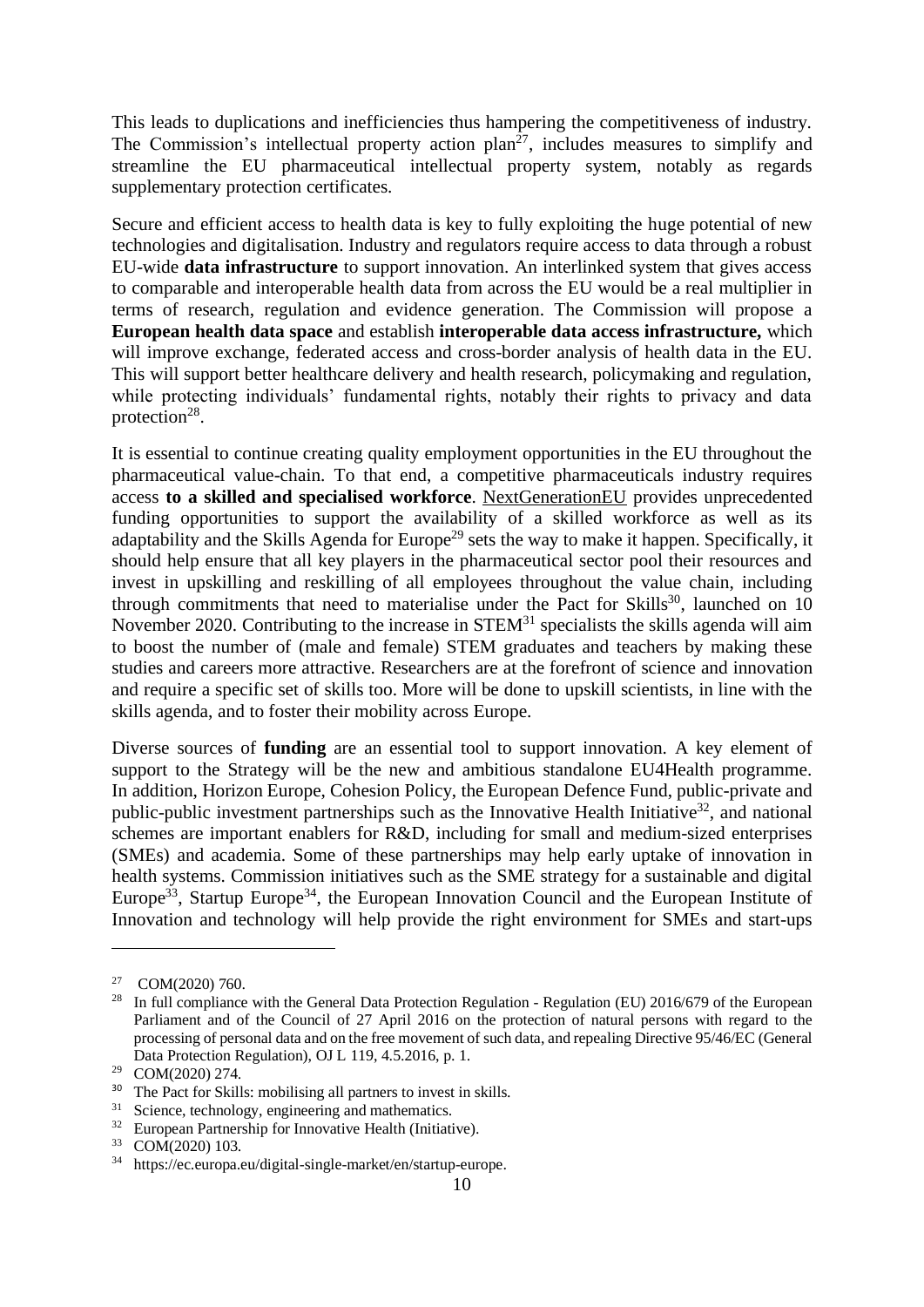active in the health sector to grow and attract venture capital. Likewise, there are opportunities to invest in international partnerships in the area of health through international cooperation instruments such as the EU external investment plan. At the same time increased transparency in the cost of research and development of pharmaceuticals is needed.

### *Flagship initiatives on competitiveness*

- ➢ Optimise the supplementary protection certificates system, to make it more transparent and efficient as foreseen in the Intellectual Property Action Plan – 2022.
- ➢ Legislative proposal on a European Health Data Space, enabling better healthcare, health research, innovation and evidence-based decisions – 2021.
- ➢ Establish by 2025 interoperable data access infrastructure for the European Health Data Space in order to facilitate secure cross-border analysis of health data; tested in 2021 with a pilot project involving EMA and national authorities – 2021 – 2025.
- $\triangleright$  Support public-private and public-public partnerships, financially and technically for example through the Innovative Health Initiative, with particular attention to SMEs, academia, not-for profit organisations, and through the health care systems transformation partnerships – 2021.

### *Other action*

➢ Prioritise skills investment to support the availability of a skilled workforce and its adaptability through the NextGenerationEU, and within the new Recovery and Resilience Facility and through commitments under the pact for skills – 2022.

#### *3.2. Enabling innovation and digital transformation*

Patients in the EU expect that they can benefit from state-of-the art healthcare. Scientific and technological advances are crucial to improve patients' health, and support a more efficient, and cost effective, way of discovering and using medicines. These advances can translate not only into entirely new medicines, but also into alternative uses for existing ones.

Advanced therapy medicinal products and some medicines for rare diseases are challenging concepts, both in terms of science and manufacturing. An increasing number of **gene and cell therapies** under development may offer curative treatments and would require a new business model to address the shift in cost from chronic to one-time treatment. 'Bedside' manufacture<sup>35</sup> of more individualised medicines could be a future trend.

**Vaccines**, early detection and the improvement of well-being can affect the management of diseases and the use of treatments. The COVID-19 pandemic has shown that innovative approaches to the development, approval and post-authorisation monitoring of vaccines and repurposing of medicines are needed. Platforms to monitor the safety and effectiveness of vaccines post-authorisation will be developed in addition to regular pharmacovigilance. COVID19 has also underlined the importance of collaboration between different stakeholders and secure, open access to different kind of health data, such as databases of molecules held by

<sup>&</sup>lt;sup>35</sup> This refers to a shift from the production of personalised medicines from being exclusively in the factory towards a fine-tuning at the patient's bedside.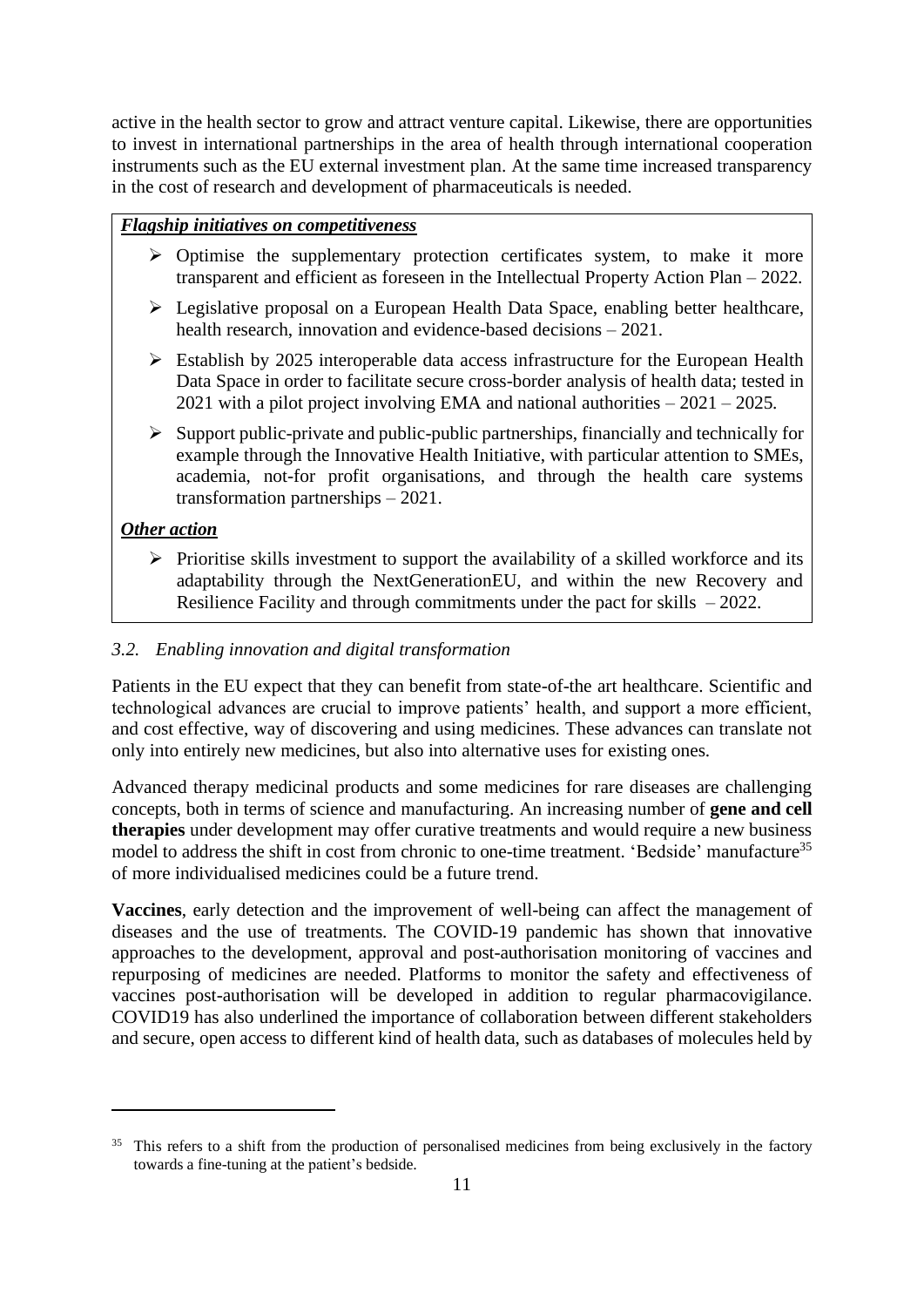companies, using data sharing agreements. This requires open platforms and greater collaboration to identify datasets that can be made available for reuse<sup>36</sup>.

**Digital transformation** is affecting the discovery, development, manufacture, evidence generation, assessment, supply and use of medicines. Medicines, medical technologies and digital health are becoming increasingly integral to overarching therapeutic options. These include systems based on artificial intelligence for prevention, diagnosis, better treatment, therapeutic monitoring and data for personalised medicines and other healthcare applications.

**Personalised medicine** is an integrated package of healthcare solutions comprising elements of medicines and medical devices that are structured to meet an individual patient's needs. In the future, patients may still be prescribed a tablet but that tablet may be combined with a new technology to determine the right usage, the right schedule and the right dosage according to their personal situation. This can also support treatments in multi-disciplinary settings like long-term care. Digital therapeutics can use app-based platforms to help patients manage chronic diseases such as diabetes, depression and heart conditions, and reduce medication.

Initiatives such as the **'1+ million genome'**<sup>37</sup> are exploring ways to access genetic data with the potential to improve disease prevention, also via an enhanced understanding of the impacts of environmental determinants such as climate change and pollution, allow for more personalised treatments and provide sufficient scale for new clinically impactful research including on different cancer types.

**High performance computing and artificial intelligence** can help accelerate the identification of potential active substances for repurposing and reduce the high failure rates. Supercomputing is used in the COVID-19 pandemic for example through the Commission project Excalate4COV. Due care should be taken to avoid any gender, race or other bias in the data produced by artificial intelligence. Technological advances can also support the '3 Rs' principles (replace, reduce, refine) for the ethical use of animals in medicine testing.

The main source of evidence for the authorisation of innovative medicines should remain robust clinical trials with suitable comparators reflecting the standard of care in the EU. The full implementation of the **Clinical Trials Regulation**<sup>38</sup> will put in place a harmonised, highly coordinated, robust and agile system for the assessment and oversight of clinical trials in the EU. It will improve transparency of information, independently of the outcome of the trials, to allow public scrutiny and will address new developments such as adaptive and complex trials, and the use of in-silico techniques and virtual approaches. Experience with EU funded R&I projects with adaptive trials shows that research can initiate changes that can reduce costs and decrease development times.

The Commission will work to ensure that the new framework supports **innovative trial designs**. Moreover, in coordination with the European regulators, patient groups and stakeholders, it will support more patient-oriented design, planning and conduct of clinical trials through harmonised international guidance documents and taking into account the experience acquired from clinical trials for COVID-19 vaccines and treatments. This includes

<sup>&</sup>lt;sup>36</sup> In line with the EU data strategy, notably for data reuse and business to government data sharing.

<sup>37</sup> *Towards access to at least 1 million sequenced genomes in the EU by 2022*;

[https://ec.europa.eu/digital-single-market/en/european-1-million-genomes-initiative.](https://ec.europa.eu/digital-single-market/en/european-1-million-genomes-initiative)

<sup>&</sup>lt;sup>38</sup> Regulation (EU) No 536/2014 of the European Parliament and of the Council of 16 April 2014 on clinical trials on medicinal products for human use (OJ L 158, 27.5.2014, p. 1).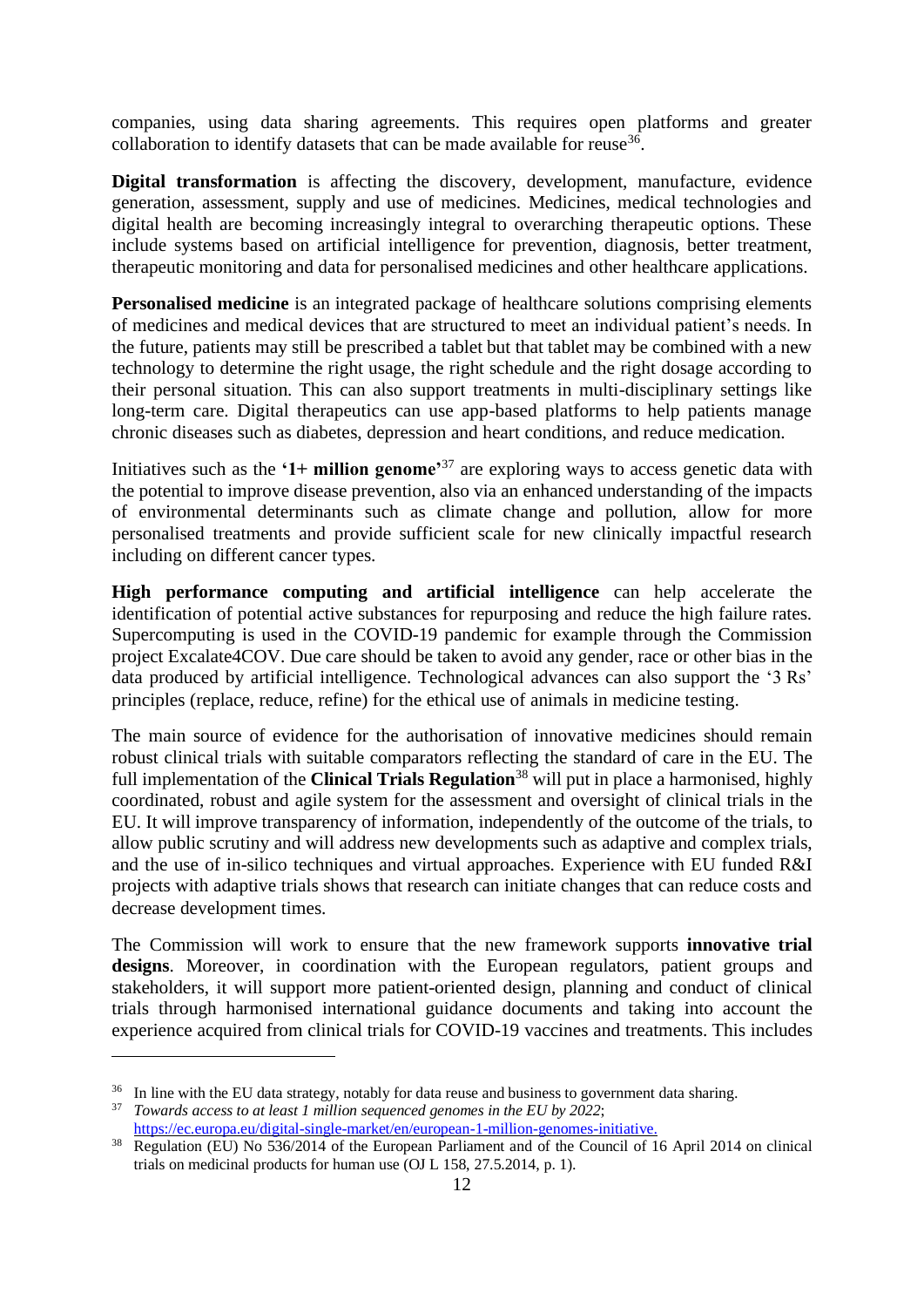representative participation of population groups, for example gender and age groups, that are likely to use the medicinal product investigated in the clinical trials to ensure appropriate safety and efficacy. **Pragmatic trials**, where the treatment is prescribed and used as in normal daily practice, can improve patient compliance and treatment tolerance by identifying optimal posology and use with other treatments. Commercial interest is often weaker for these trials, so they are mainly organised by academia, where the price of trial medication and insufficient regulatory knowledge can be bottle-necks.

The Commission supports initiatives to improve academic researchers and not-for-profit stakeholders' regulatory knowledge via scientific and regulatory advice so that the evidence they generate can be seamlessly used to **repurpose off-patent medicines** for new therapeutic uses. Industry engagement and partnership in this process will be promoted.

The new models of product development and care delivery mean that regulators are seeing the limits of the legislation and the potential needs for regulatory adaptability. The rapid developments in products combining medicines and **medical devices** are reflected in new legislation<sup>39</sup>, but some challenges remain. These include clarifying roles and responsibilities, streamlining requirements and procedures, and building up the necessary regulatory expertise and collaboration between sectors. Access to testing facilities to test devices involving artificial intelligence is important to ensure the quality of these devices.

The Commission will propose to **revise the pharmaceutical legislation** to consider how to make best use of this transformation. This includes **new methods of evidence generation and assessment**, such as analysis of big and real world data to support the development, authorisation and use of medicines. Regulators may require access to the raw data at the time of authorisation to fully appreciate these innovative elements of the treatment. Also incentivising the development and validation of relevant biomarkers would support the effectiveness in the intake of some new and expensive medicines, but also generics, contributing to the sustainability of healthcare systems.

## *Flagship initiatives on innovation*

➢ Propose to revise the pharmaceutical legislation, to adapt to cutting-edge products, scientific developments (e.g. genomics or personalised medicine) and technological

<sup>&</sup>lt;sup>39</sup> Regulation (EU) 2017/745 of the European Parliament and of the Council of 5 April 2017 on medical devices, amending Directive 2001/83/EC, Regulation (EC) No 178/2002 and Regulation (EC) No 1223/2009 and repealing Council Directives 90/385/EEC and 93/42/EEC, OJ L 117, 5.5.2017, p. 1 and Regulation (EU) 2017/746 of the European Parliament and of the Council of 5 April 2017 on in vitro diagnostic medical devices and repealing Directive 98/79/EC and Commission Decision 2010/227/EU,OJ L 117, 5.5.2017, p. 176.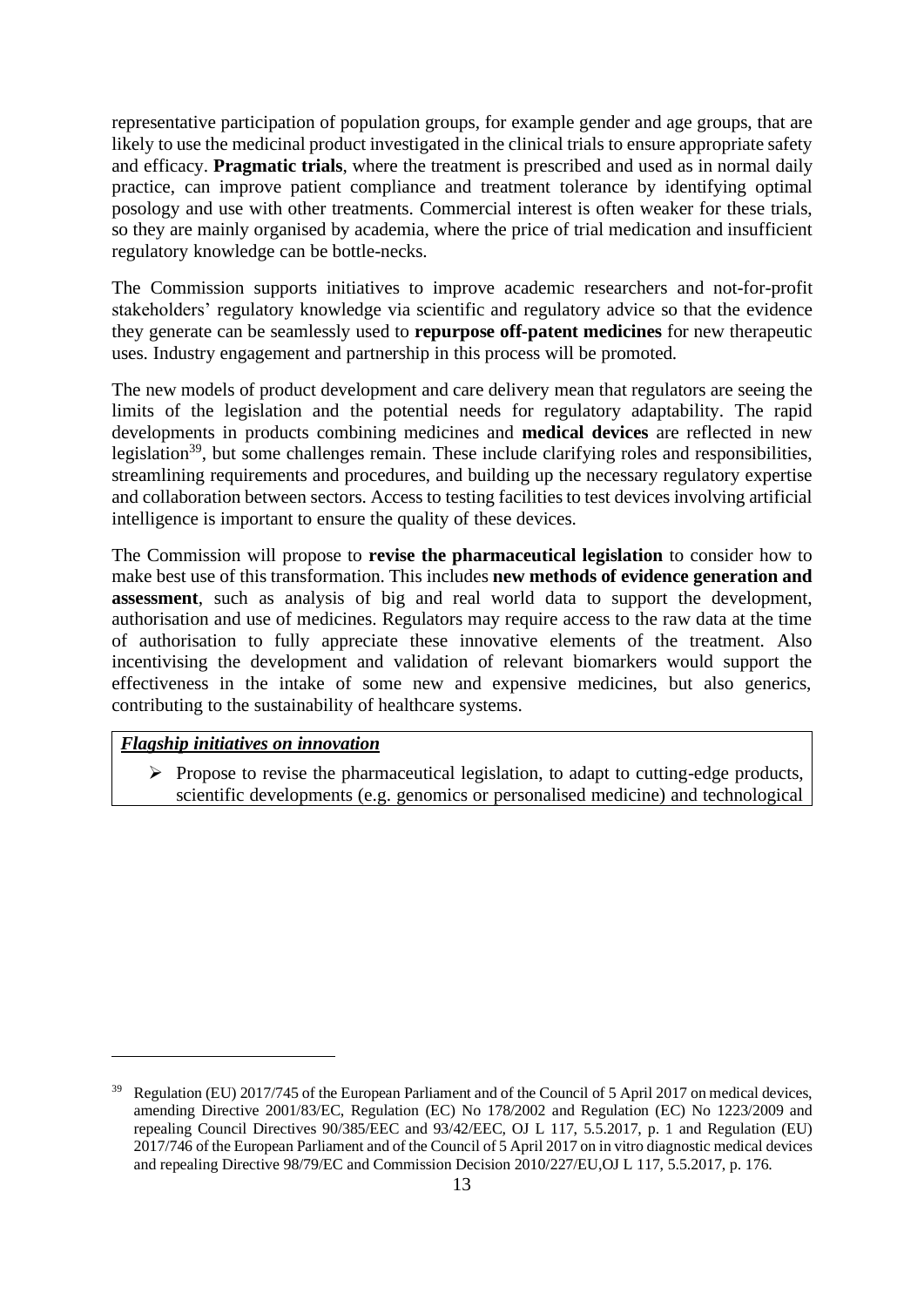transformation (e.g. data analytics and digital tools) and provide tailored incentives for innovation – 2022.

- ➢ Enhance dialogue among regulatory and other relevant authorities in the area of medicines and medical devices to increase cooperation on evidence generation within their respective fields – 2021.
- ➢ Support collaborative projects bringing together stakeholders to take forward the use of high performance computing and artificial intelligence in combination with EU health data for pharmaceutical innovation – 2021-2022.
- ➢ Establish the secure federated access to 10 million genomes across borders for research, innovation and clinical applications, including personalised medicine – 2025.

## *Other actions*

- $\triangleright$  Full implementation of the regulatory framework for clinical trials, which supports innovative trial designs and a more patient-oriented medicine development – 2021.
- $\triangleright$  Launch a pilot project with engagement of industry and academia to test a framework for repurposing of off-patent medicines and inform possible regulatory action – 2021.
- ➢ Launch a vaccine platform to monitor the effectiveness and safety of vaccines, supported by an EU-wide clinical trials network – 2021.
- ➢ Strengthen support and training of academia and not-for-profit organisations in regulatory science for better translation of research into product development – 2022.
- ➢ Initiative for regulatory pilots in a 'sandbox' environment provided by the EMA and the Commission to test the adaptability of the pharmaceuticals framework for new cutting-edge product developments – 2022.

### *3.3. A sound and flexible regulatory system*

**Regulatory efficiency** is a prerequisite for a modern pharmaceutical system. The EU has continuously updated its framework to ensure that a comprehensive system covers the entire lifecycle of medicines. It builds on a dual system where the Commission authorises innovative medicines for the entire EU on the basis of a positive opinion from the EMA and national regulators authorise a great number of generic and other essential medicines.

The Commission will explore the need to recognise more formally the **role of the network** of national medicines agencies (Heads of Medicines Agencies) and its operational structure in the regulatory system.

The Commission will evaluate procedures to explore new approaches to assessing scientific evidence for the safety and efficacy of medicines as part of the review of the legislation and seek to bring EU **regulatory approval times** onto par with those in other parts of the world. It will consider how infrastructure and adapted regulatory processes could leverage digital technology and artificial intelligence to support regulatory decision-making and increase efficiency. The experience of the EMA during the COVID-19 pandemic (e.g. in the rolling review of incoming scientific evidence to speed up assessment) will inform future action. The Commission aims to revisit existing regulatory tools, such as priority review and scientific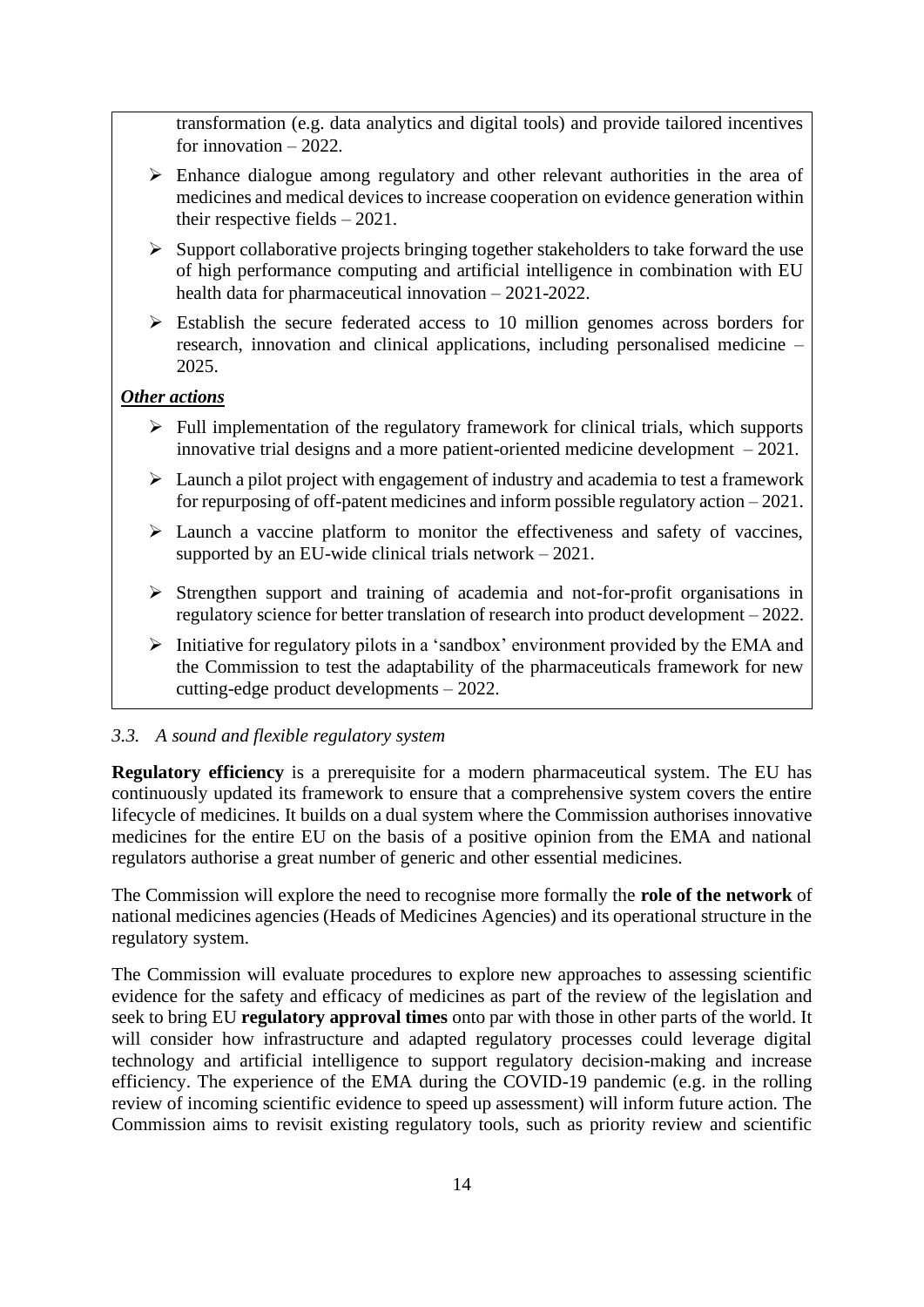advice to support companies, especially SMEs, in the development of innovative products for unmet medical needs.

A study<sup>40</sup> on the authorisation and monitoring of medicines for human use will inform the evaluation of the regulatory framework to **simplify and streamline procedures** and reduce costs. The management of variations of marketing authorisations and the assessment of quality files relating to active substances are two examples of areas in which simplification is required. A process of reflection will be initiated on the functioning of, and synergies between the scientific committees and on the role of patients and healthcare professionals.

Moreover, better use of **product information in electronic format** (ePI) could facilitate the delivery of information on the medicine to healthcare professionals and patients in the EU's multilingual environment and support wider availability of medicines across Member States. Any measures should take into account the needs of all patients and healthcare professionals. Measures should also be considered with the aim to ensure that medicines are safely handled by workers, including when administrating treatments.

The Commission will assess **classification and interplay challenges** relating to other regulatory procedures (such as medical devices and substances of human origin) and consider action to increase cooperation between regulatory sectors and, where necessary, clarity for stakeholders on innovative products, while maintaining high standards of quality, safety and efficacy.

The regulatory requirements for the authorisation of medicines for human use that contain or consist of **genetically modified organisms** (GMOs) should be fit for purpose when it comes to addressing the specificities of medicines and the conduct of clinical trials with those products in the EU (which is currently hindered by the fragmentation of national requirements). Solutions will be explored during the evaluation of the pharmaceutical legislation. In general, consideration should be given to mechanisms for the continuous and timely adaptation of its technical requirements in light of emerging science and technologies with a view to enhance effectiveness to protect human health whilst minimising harmful impacts on the environment.

Regulators also need to adapt to new scientific and technological developments by upscaling necessary expertise and achieving operational excellence to deal with novel and more complex therapies. One important factor in this respect is the availability of sufficient funding at all levels. The EMA fees system is key in funding regulatory activities at EU level and ensuring coverage of the relevant costs. The Commission will consider this in the upcoming revision of the EMA fee legislation.

### *Flagship initiatives on regulatory efficiency*

➢ Propose to revise the pharmaceutical legislation to provide for simplification, the streamlining of approval procedures and flexibility for the timely adaptation of technical requirements to scientific and technological developments, in order to address the challenges relating to the interplay of medicines and devices, and to strengthen pro-competitive elements – 2022.

 $^{40}$  Study on the experience acquired as a result of the procedures for authorisation and monitoring of medicinal *products for human use* – to be published in 2021.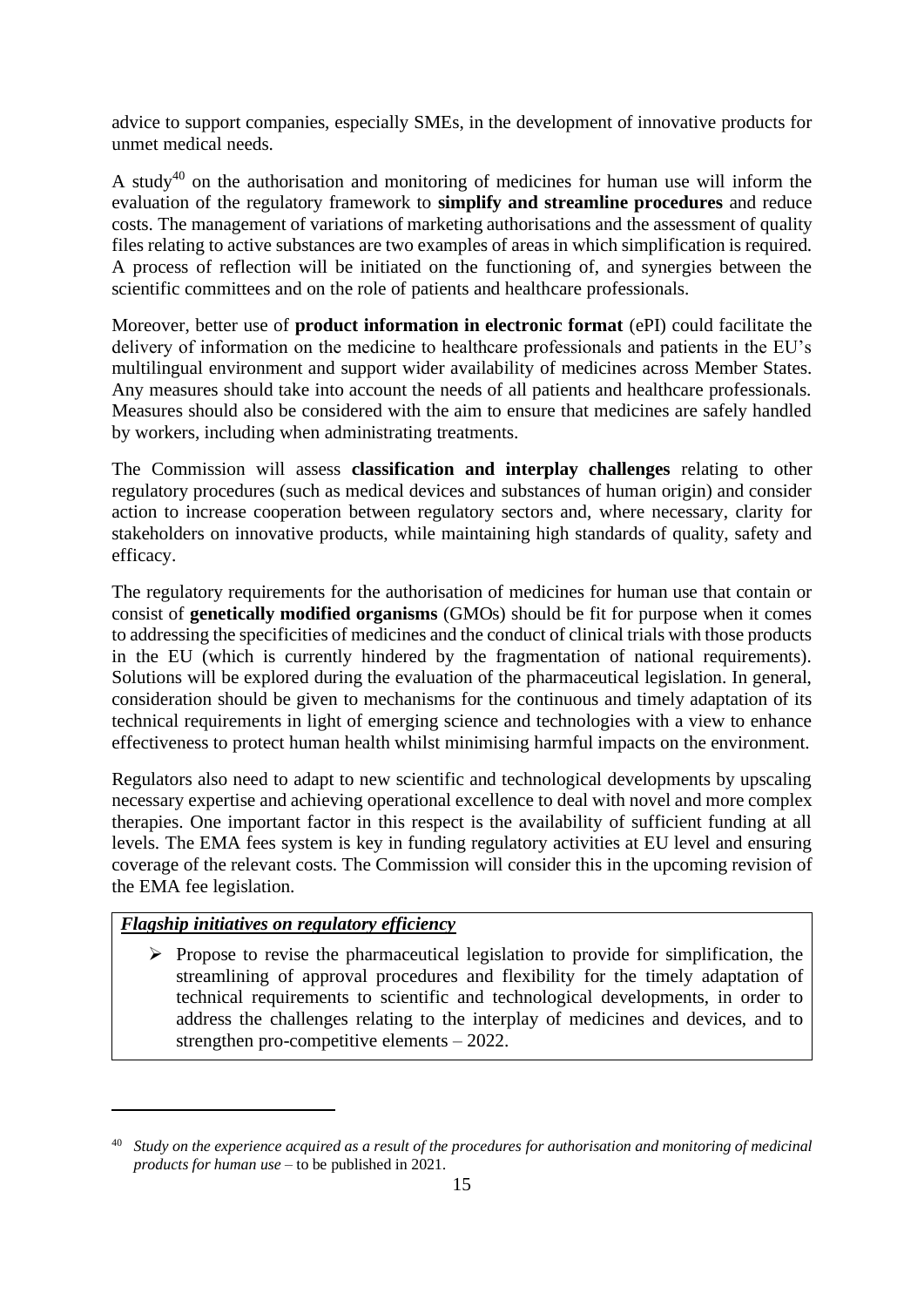➢ Propose to revise the variation framework for medicines, through changes in legislation and guidelines, to make the lifecycle management of medicines more efficient and adapted to digitalisation – 2021-2023.

# *Other actions*

- $\triangleright$  Proposal for revised EMA fee legislation 2021.
- ➢ Provide for a single assessment process across Member States for active substances used for different generic medicines (active substance master files) to facilitate their authorisation and life-cycle management – 2022.
- $\triangleright$  Consider adapting regulatory requirements in the pharmaceutical legislation, applicable to medicines for human use that contain or consist of genetically modified organisms (GMOs) – 2022.
- ➢ Upgrade the Commission's Union Register of centrally authorised products to include a statistical dashboard and make data fully available for secondary use as part of the EU open data initiative – 2021.
- $\triangleright$  Develop and implement electronic product information (ePI) for all EU medicines with involvement of Member States and industry, evaluate and revise relevant provisions in the legislation – 2022.
- ➢ Propose to revise legislation to give regulatory authorities more power to adapt on their own initiative the terms of marketing authorisations on the basis of scientific evidence – 2022.
- ➢ Simplify and streamline the system of penalties to address non-compliance in a proportionate and efficient way – 2024.

## **4. Enhancing resilience: Diversified and secure supply chains; environmentally sustainable pharmaceuticals; crisis preparedness and response mechanisms**

## *4.1. Secure the supply of medicines across the EU and avoid shortages*

The European Council<sup>41</sup> has recognised that "achieving strategic autonomy while preserving an open economy as a key objective of the Union". **Shortages** of medicines have been a serious concern in the EU for several years and have increased during the COVID-19 pandemic. Shortages compromise patient health and severely burden healthcare systems and healthcare professionals. They can lead to under-treatment and increased hospital stays. Shortages are increasingly frequent for products that have been on the market for many years and are widely used<sup>42</sup>. The reasons are complex; they include marketing strategies, parallel trade, scarce active pharmaceutical ingredients and raw materials, weak public service obligations, supply quotas or issues linked to pricing and reimbursement.

Building up **EU's open strategic autonomy** in the area of medicines requires actions to identify strategic dependencies in health, and to propose measures to reduce them, possibly including by diversifying production and supply chains, ensuring strategic stockpiling, as well

<sup>41</sup> European Council Conclusions of 2 October 2020 (EUCO 13/20).

<sup>42</sup> Pharmaceutical Group of European Union (PGEU), *Medicine shortages survey: 2019 results.*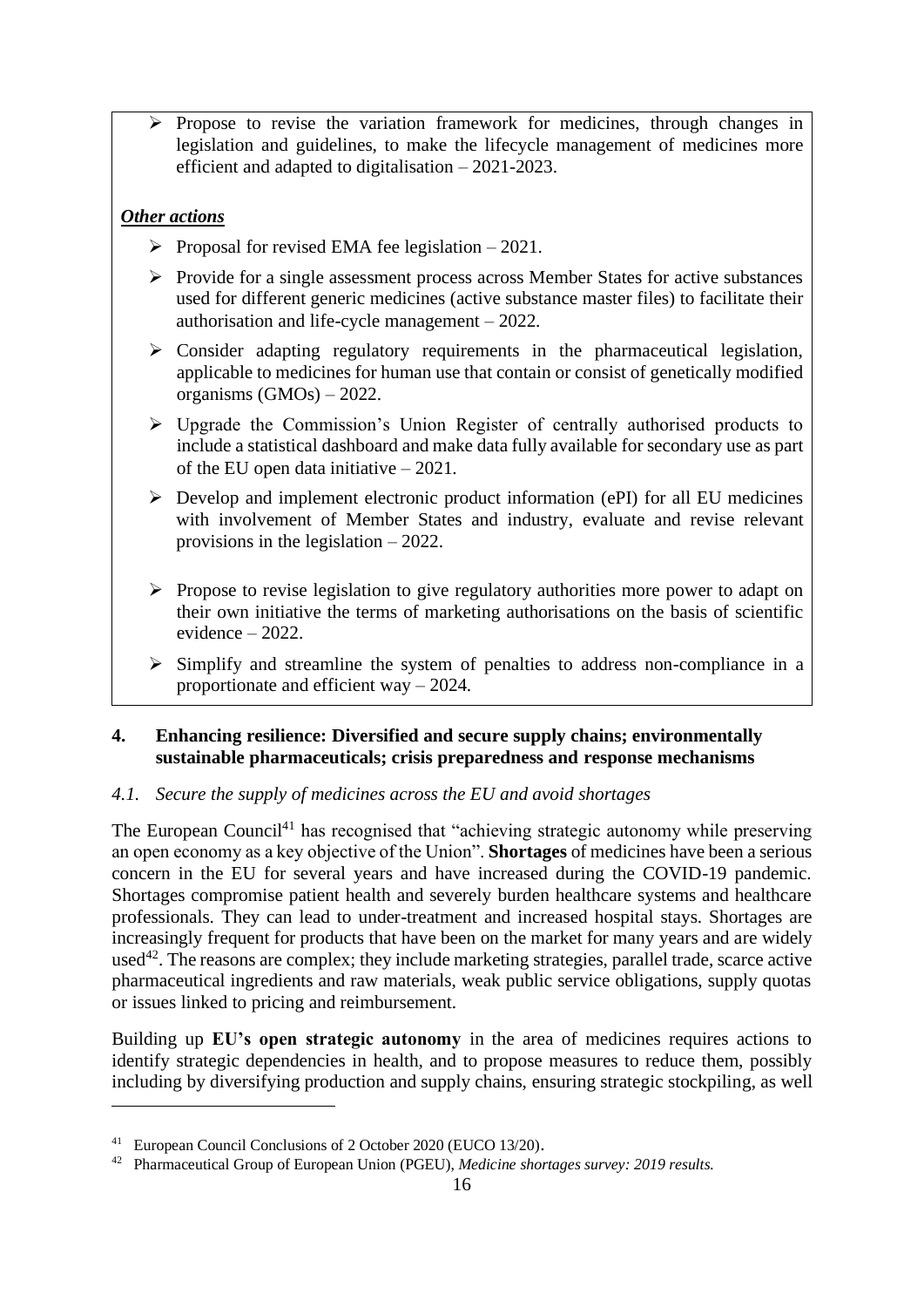as fostering production and investment in Europe. Minimising the impact of medicines shortages on patient care will require both preventative and mitigating measures to significantly reinforce the obligation of continuous supply. This year, the Commission launched a study to map the root causes of shortages and assess the legal framework. The study will inform the evaluation and revision of the current legislation. Legislative measures could include stronger obligations on industry to ensure the supply of medicines, earlier notification of shortages and withdrawals, enhanced transparency of stocks across the supply chain, and a stronger coordinating role for the EMA in monitoring and managing shortages. Such measures will be complemented by enhanced cooperation between Member States, for example improved procurement approaches and strategies, joint procurement for critical medicines and EU-level cooperation on tools and instruments for national policy making on prices and reimbursement. For products with small volumes or limited use, new business contracting and/or payment models will be crucial.

**Pharmaceutical manufacturing and supply chains** are complex, increasingly globalised and sometimes not sufficiently diversified. Multiple actors, in different parts of the world with varying environmental performance of the production processes, may be involved in the various production steps for a single ingredient. Certain technologies necessary for the production of raw materials are no longer available in the EU. Even before the COVID-19 pandemic there were concerns about the resilience of pharmaceutical manufacturing chains, both the European Parliament and Member States have called on the Commission to address this issue<sup>43</sup>. Notably as regards the supply of raw pharmaceutical materials, intermediates and active pharmaceutical substances, which may contribute to risks of shortages of critical medicines. The pandemic showed that public authorities do not often have access to complete information about the structure of the manufacturing and supply chains. An appropriate crisis response requires resilient and sufficiently diversified supply chains that operate in a predictable and resource-efficient trading environment.

The Commission will therefore initiate and steer a **structured dialogue** with the actors in the pharmaceuticals manufacturing value chain, public authorities, patient and health nongovernmental organisations and the research community. In its first phase, the structured dialogue will aim to gain a better understanding of the functioning of **global supply chains**  and identify the precise causes and drivers of **different potential vulnerabilities**, including potential dependencies threatening the supply of critical medicines, active pharmaceutical ingredients and raw materials based on data collection and analysis.

In a second phase, the structured dialogue will serve to put forward a set of **possible measures**  to address the identified vulnerabilities and **formulate policy options** to be considered by the Commission and other authorities in the EU to ensure the security of supply and the availability of critical medicines, active pharmaceutical ingredients and raw materials. While it is important to assess whether manufacturing capacity for certain critical medicines may be required in the EU from the perspective of public health and crisis preparedness, any potential measures would have to be in full compliance with EU competition and World Trade Organization (WTO) rules.

In order to improve the predictability of the trading environment in health products, including medicines, the EU will **work together with WTO members** on an initiative that would aim to facilitate trade in healthcare products and contribute to an effective response to a health

<sup>&</sup>lt;sup>43</sup> European Parliament resolution of 17 September 2020 on the shortage of medicines — how to address an emerging problem (2020/2071(INI)) and European Council Conclusions of 2 October 2020 (EUCO 13/20).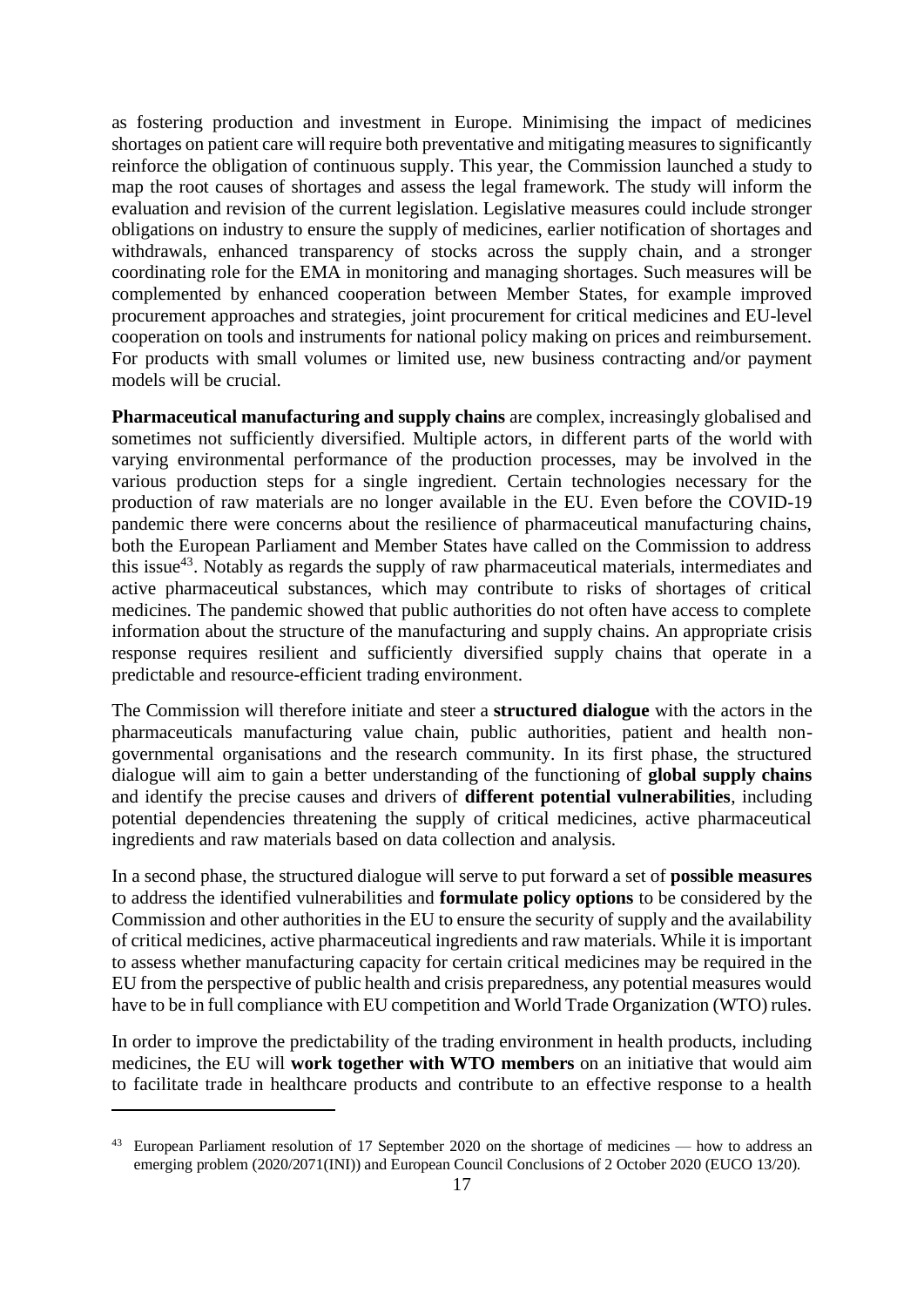emergency. Such an initiative would help to strengthen the resilience and robustness of supply chains in the EU and in all other WTO partners. It would rely on increased cooperation of trade partners to avoid unnecessary disruptions in the production and distribution of essential goods, which is crucially important in times of need.

# *Flagship initiatives on open strategic autonomy*

- ➢ Propose to revise the pharmaceutical legislation to enhance security of supply and address shortages through specific measures including stronger obligations for supply and transparency, earlier notification of shortages and withdrawals, enhanced transparency of stocks and stronger EU coordination and mechanisms to monitor, manage and avoid shortages – 2022.
- ➢ Follow up on the European Council request for open strategic autonomy and launch a structured dialogue with and between the actors in the pharmaceuticals manufacturing value chain and public authorities to identify vulnerabilities in the global supply chain of critical medicines, raw pharmaceutical materials, intermediates and active pharmaceutical substances in order to formulate policy options and propose actions to strengthen the continuity and security of supply in the  $EU - 2021.$
- ➢ Consider actions to ensure that the industry increases the transparency on the supply chains through voluntary process – 2021.

# *Other actions*

- ➢ Encourage Member States and provide support to engage in close cooperation through funding provided by EU4Health to develop guidelines, measures and tools that could be used both at EU level and in national policy making to address structural shortages – 2021-2022.
- ➢ Promote WTO-based actions to increase the resilience in global supply chains in essential goods – 2021.

# *4.2. High quality, safe and environmentally sustainable medicines*

The recent experience with the unexpected presence of nitrosamines impurities in some medicines<sup>44</sup> has highlighted the importance of a sound system for detecting quality problems and of compliance management. Strengthening oversight of the global manufacturing chain and ensuring more transparency across the supply chain are vital. The accountability of all actors for the quality of the medicines is essential, but especially that of the marketing authorisation holders. Compliance with good manufacturing and distribution practices should be enhanced.

Internationally, the EU plays an active role in the promotion of **good manufacturing practices**, which ensure the highest quality of pharmaceutical products. This can be achieved through fora such as the International Council for Harmonisation of Technical Requirements for Pharmaceuticals for Human Use (ICH) and bilateral and multilateral cooperation in the area of inspections. Bilateral cooperation mechanisms are beneficial, in particular mutual reliance

<sup>44</sup> [https://www.ema.europa.eu/en/human-regulatory/post-authorisation/referral-procedures/nitrosamine](https://www.ema.europa.eu/en/human-regulatory/post-authorisation/referral-procedures/nitrosamine-impurities)[impurities](https://www.ema.europa.eu/en/human-regulatory/post-authorisation/referral-procedures/nitrosamine-impurities)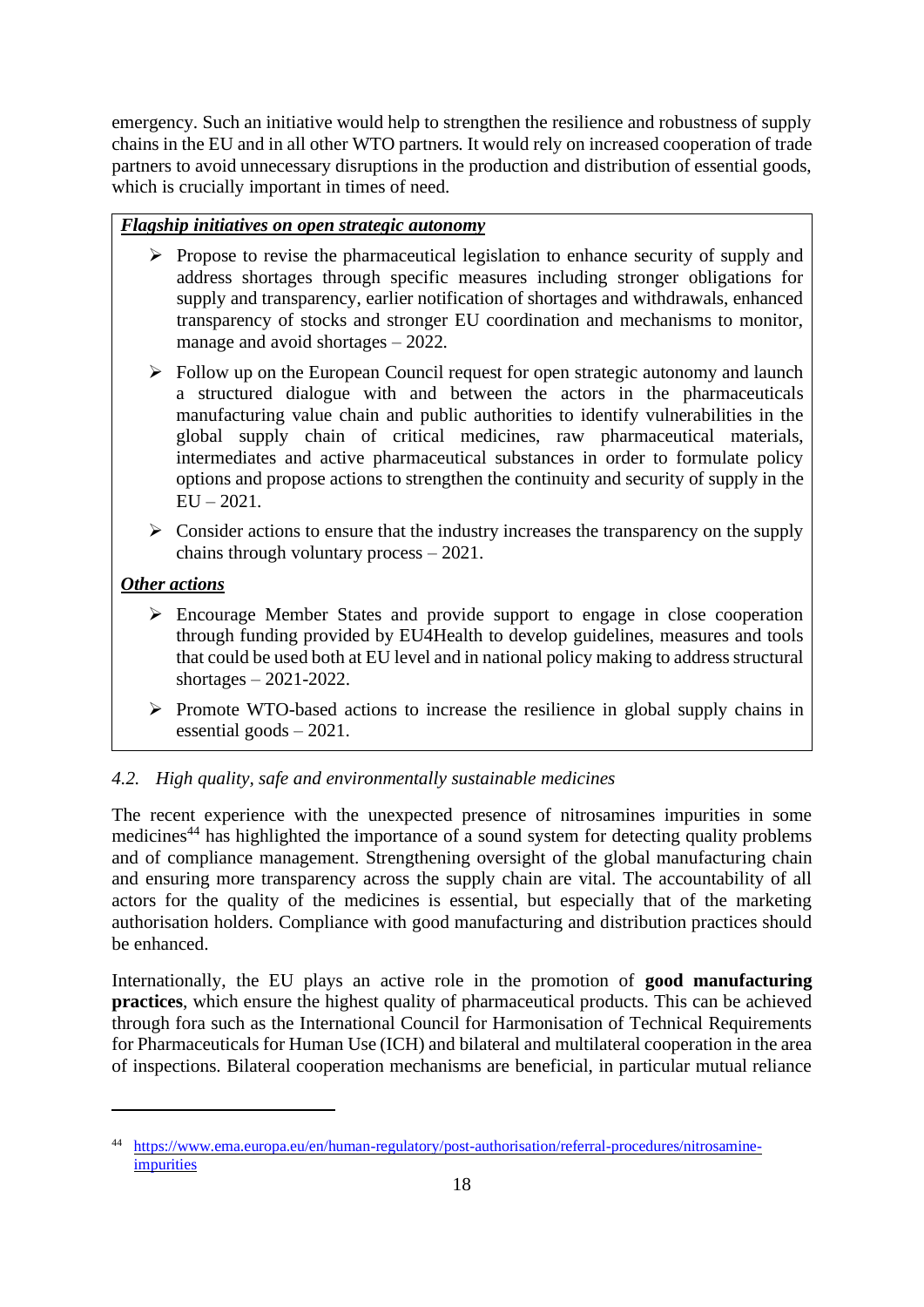on inspections avoiding duplicative efforts and allowing a more efficient use of inspectors. Within the EU, the Commission will support Member State cooperation on inspections and help improve capacity.

The Commission will also analyse the regulatory impact of emerging **new manufacturing methods** such as decentralised or continuous manufacturing. These methods create new manufacturing models, with a shift from industrial to 'bedside' manufacturing. While speeding up production times, they create new challenges in terms of appropriate quality, inspection and oversight.

The production, use and disposal of medicines have environmental implications, as residues and waste products may enter the **environment**. Not only does this have a negative impact on the environment itself, some waste and residues may have endocrine-disrupting potential and others may increase the risk of antimicrobial resistance. The presence of antimicrobial pharmaceuticals in water and soil may play a role in accelerating the development of resistant bacteria. The **European Green Deal** zero-pollution ambition aims to protect both public health and ecosystems. Action is required throughout the lifecycle of medicines to reduce resource use, emissions and levels of pharmaceutical residues in the environment. The overall exposure to such residues should be minimised and reduced as much as possible. There is still a lot of **waste** from unused medicines. The Commission recently adopted guidelines on the separate collection of household hazardous waste, which include pharmaceuticals<sup>45</sup>. Further measures limiting such waste should be considered including the reduction of pack sizes and their alignment to real use. The circular economy action plan<sup>46</sup> and the chemicals strategy for sustainability<sup>47</sup> establish a framework for generating an overall shift to a production and consumption of resources and pharmaceutical raw materials which are safe, and create the lowest possible impact on the environment and on the climate. Moreover, the EU strategic approach to pharmaceuticals in the environment<sup>48</sup> and the EU one health action plan on antimicrobial resistance<sup>49</sup> set out targeted actions that are currently being implemented (among others, actions that improve environmental risk assessment and waste management).

The Pharmaceutical Strategy for Europe builds on those measures and complements them, especially in the review of the pharmaceutical legislation, including by reviewing the provisions on environmental risk assessment. Innovation for environmentally sustainable and climate-neutral pharmaceuticals and manufacturing should become a driver for the EU pharmaceuticals industry which should apply the best available techniques at manufacturing level to reduce emissions and contribute to EU's climate ambition along their supply chains.

The Commission will further encourage, through international cooperation, actions to address the **environmental risks** in other countries where pharmaceutical emissions from manufacturing and other sources may contribute to the spread of AMR. The extent to which AMR can be addressed through the good manufacturing practices should be assessed. The Commission will cooperate with the World Health Organization (WHO), other key

[Commission](https://eur-lex.europa.eu/legal-content/EN/TXT/?uri=uriserv%3AOJ.C_.2020.375.01.0001.01.ENG&toc=OJ%3AC%3A2020%3A375%3AFULL) Notice - Separate Collection of Household Hazardous Waste (2020/C 375/01), 06.11.2020.

<sup>46</sup> COM(2020) 98.

<sup>47</sup> COM(2020) 667.

<sup>48</sup> COM(2019) 128. Additional information on the progress of the implementation of the strategic approach to pharmaceuticals in the environment can be found at [https://ec.europa.eu/environment/water/water](https://ec.europa.eu/environment/water/water-dangersub/pharmaceuticals.htm)[dangersub/pharmaceuticals.htm.](https://ec.europa.eu/environment/water/water-dangersub/pharmaceuticals.htm)

<sup>49</sup> COM(2017) 339.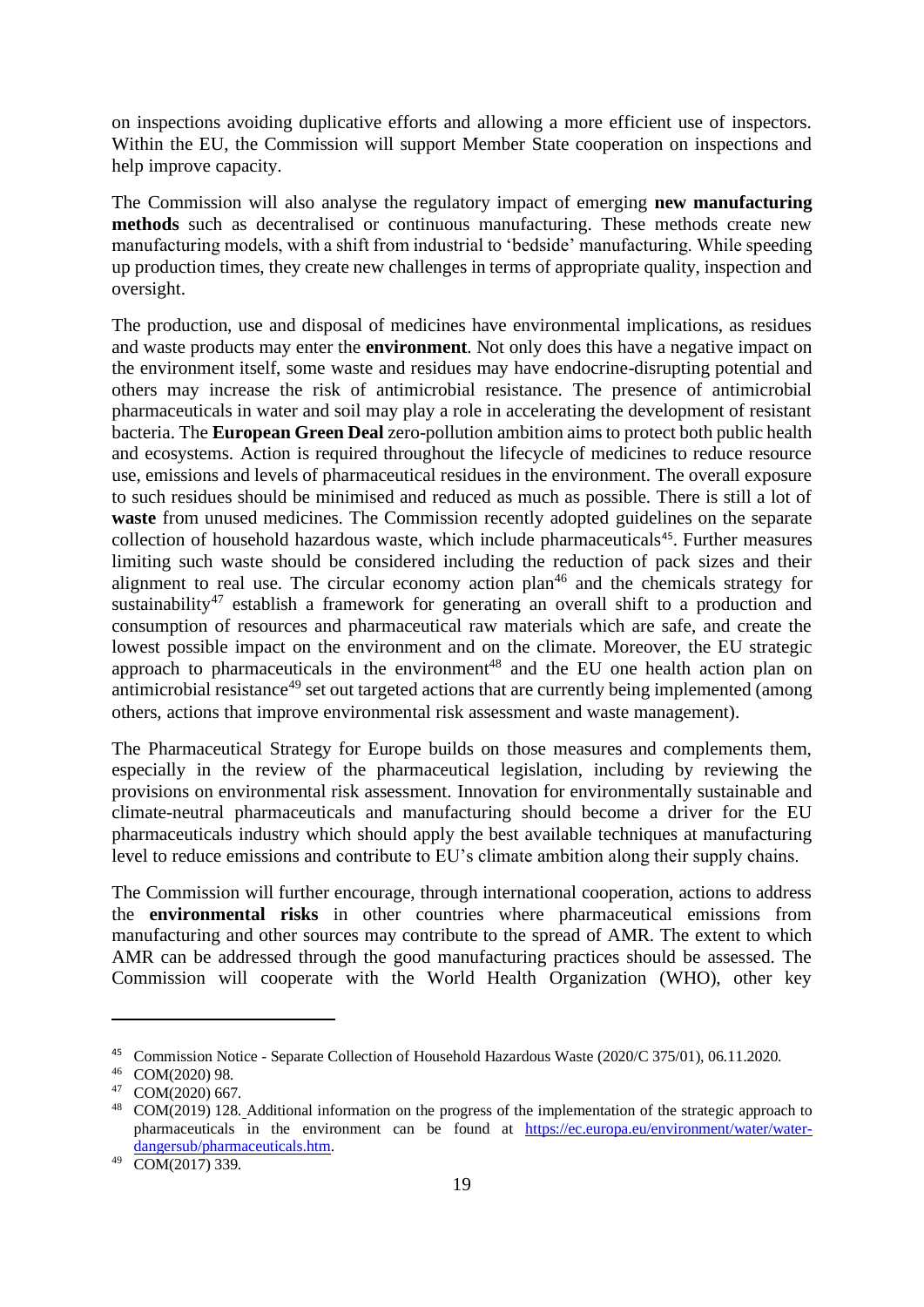international organisations and bilaterally to raise awareness of environmental risks, including by sharing best practices and developing international guidelines. The Commission will foster the environmentally sustainable production and disposal of medicines globally including through political dialogue and voluntary commitments from the sector.

### *Flagship initiatives on quality and environmental sustainability*

- ➢ Propose to revise the manufacturing and supply provisions in the pharmaceutical legislation to improve the transparency and reinforce oversight of the supply chain and clarify responsibilities to ensure overall environmental sustainability, safeguard the quality of medicines and ensure preparedness for new manufacturing technologies – 2022.
- $\triangleright$  Propose to revise the pharmaceutical legislation to strengthen the environmental risk assessment requirements and conditions of use for medicines, and take stock of the results of research under the innovative medicines initiative – 2022.

#### *Other actions*

- ➢ Review the framework on good manufacturing practice and encourage inspections of good manufacturing and distribution practice to improve compliance – 2022.
- $\triangleright$  Work with the Member States to enhance their capacity to participate in international inspection and audit programme – ongoing.
- ➢ Engage with international partners through cooperation to ensure the quality and environmental sustainability of the active pharmaceutical ingredients imported from non-EU countries – ongoing.
- ➢ Assess with Member States and EMA the feasibility of improving information in existing databases or linked repositories with regard to manufacturing sites, their use for products authorised in the EU and inspection status – 2022.
- ➢ Continue the implementation of the actions under the strategic approach to pharmaceuticals in the environment, including the environmentally safe disposal of medicines and reducing pack size and packaging – ongoing.
- ➢ Engage with Member States and stakeholders in developing best practices for decarbonising value chains – 2021.

### *4.3. Enhancing Europe's health crisis response mechanisms*

Effective co-operation between the public and private sector has been central to the Union's response to the COVID-19 pandemic. The ability to conclude multiple advance purchase agreements for vaccine are evidence of a diverse ecosystem of small and medium sized pharmaceutical enterprises and established industry multinationals, enabled by a robust regulatory and financing environment. The nature and speed of the response to COVID-19 nevertheless illustrates the need for a more structural approach to preparedness, as well as weaknesses in the sector's ability rapidly to respond to and prepare for emergency health events, with potential consequences for European strategic autonomy.

The **European Health Union** package is a first step to develop structural and future-proof solutions improvements to increase the EU's preparedness and resilience to cross-border health threats. It extends the role of the EMA to serve as central hub for scientific excellence. It gives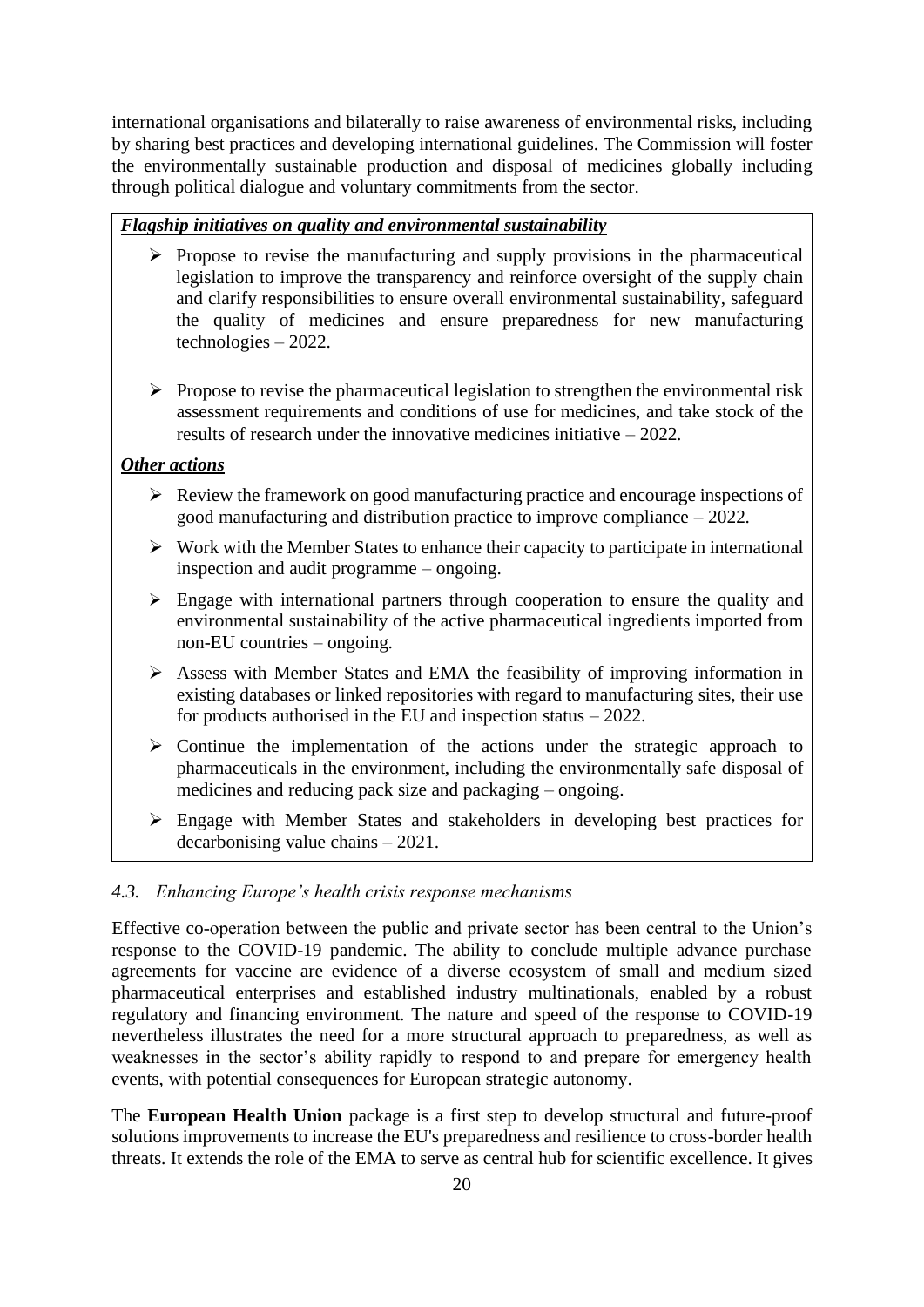EMA the ability to fast track scientific advice and evaluation procedures, to assess supply capacity and to monitor, quantify and mitigate shortages of crucial medicines during a crisis. It strengthens the mandate of the European Centre for Disease Prevention and Control to provide hands-on support to Member States and the European Commission through epidemiological surveillance, scientific recommendations for appropriate health measures to deal with health crisis. Finally, it includes a Regulation on serious cross-border threats to improve preparedness and response, including the announcement of a European Health Emergency Response Authority (HERA).

HERA fills a major structural gap in the EU's crisis preparedness and response infrastructure, and will strengthen the coordination of operations across the whole value chain and develop strategic investments for research, development, manufacturing, deployment, distribution and use of medical countermeasures. This will require the assembly of ecosystems of public and private capabilities that jointly enable a rapid response when the need arises.

HERA will anticipate specific threats and enable technologies through horizon scanning and foresight. It will identify and address investment gaps in key countermeasures including the development of innovative antimicrobials. It will monitor and pool production capacity, raw material requirements and availability, thus addressing supply chain vulnerabilities. It will support the development of crosscutting technological solutions (e.g. vaccine platform technologies) that sustain preparedness and response planning for future public health threats and development of specific countermeasures, including through research, clinical trials and data infrastructure.

During an EU health emergency, additional resources, such as large scale and timely procurement mechanisms or stockpiles, will be required to adequately react in the interest of all Member States. Building on the experience with COVID-19 vaccines development and their common procurement, the Commission will evaluate and launch a preparatory action focusing on emerging threats to human health, such as infectious diseases and anti-microbial resistance. In parallel, it will launch an impact assessment and consultation on the establishment of an EU authority, with a view to proposing in 2021 a properly mandated and resourced dedicated structure to start operations swiftly. Synergies and complementarity with existing EU bodies and relevant spending programmes will be ensured.

A variety of additional measures to support resilience are planned. The EU4Health programme and public private partnerships will complement national policies aiming to protect people from serious cross-border health threats and contribute to crisis preparedness and response. Part of the review of the legislation will also examine how to create a more crisis-resilient system. In parallel, R&I, global value and supply chains, international cooperation and convergence and enhanced and diversified production facilities will complete the picture. In the context of its IP action plan, the Commission will analyse tools to better make intellectual property related to critical technologies available in times of crisis.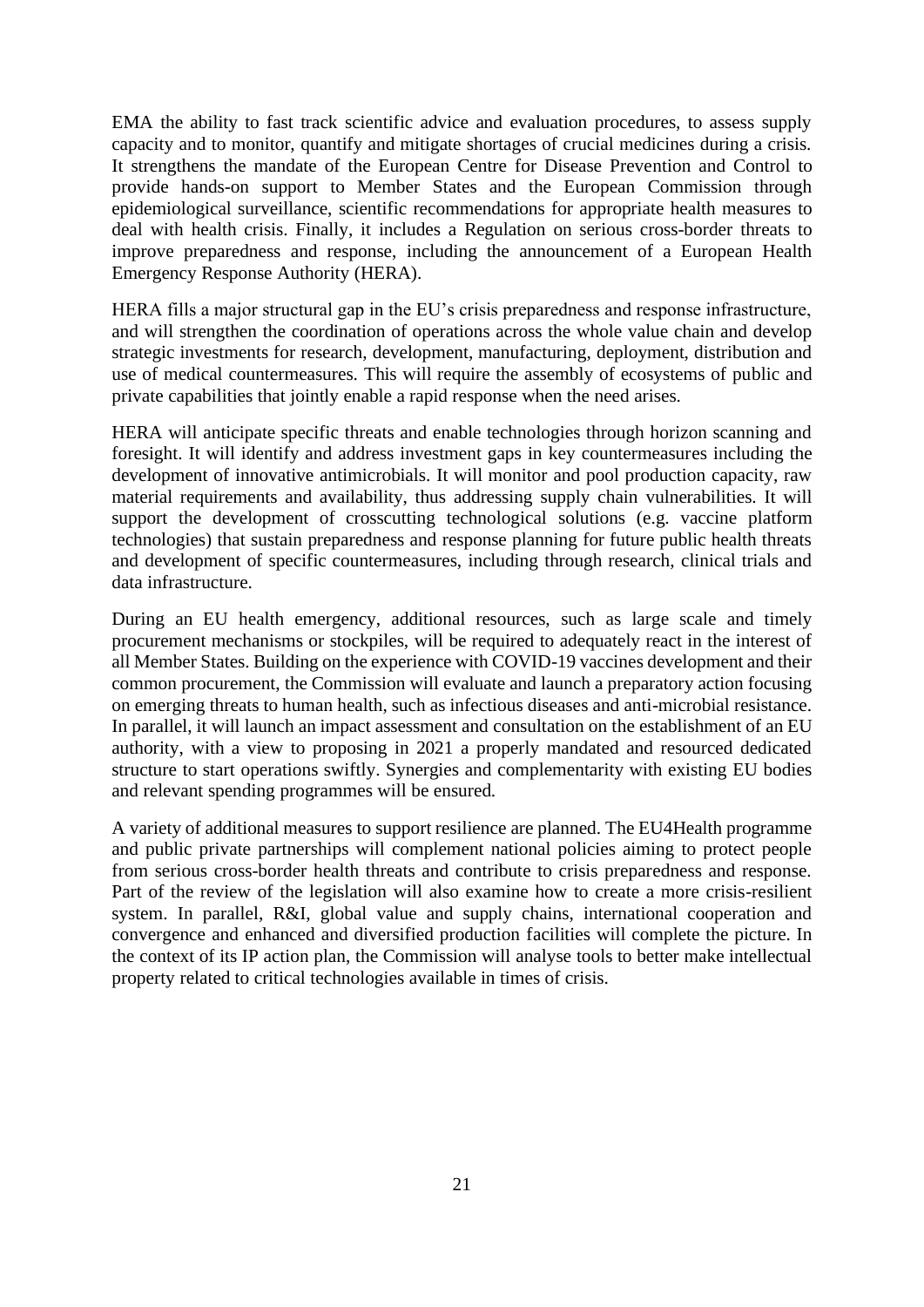## *Flagship initiative on Europe's health crisis response mechanisms*

 $\triangleright$  Proposal for an EU Health Emergency Response Authority – 2021.

## **5. Ensuring a strong EU voice globally**

The EU regulatory system on pharmaceuticals is recognised as a well-developed reliable and mature system. In addition, the pharmaceuticals sector is economically strategic for the EU in terms of global trade.

In its work at global level, the Commission will work closely with the EMA and the national competent authorities in the regulatory network.

The Commission will continue its open dialogue with other regions and countries, including with low and middle income countries. It will explore how to make the procedure for issuing opinions on medicines intended exclusively for markets outside the EU more appealing as a means of cooperating with other countries and facilitating access to medicines outside the EU. Furthermore, the EU will continue its work in multilateral fora towards enhanced regulatory cooperation and where possible convergence, namely in the International Pharmaceutical Regulators Programme<sup>50</sup> and the International Coalition of Medicines Regulatory Authorities<sup>51</sup>.

The EU has an interest in working with its international partners towards more ambitious level of quality, efficacy and safety standards in international cooperation fora and organisations. **Common international standards** are a key tool. They facilitate the global development of pharmaceuticals. The EU will continue to play a leading role in international organisations that promote such standardisation, such as the ICH, whose guidelines are increasingly referred to as global standards. The Commission will actively work with other ICH partners to set the agenda for preparing and updating guidelines for further harmonisation.

Global markets are an essential source of growth, including for SMEs. This includes ensuring a **level playing field** and a regulatory environment that are conducive to innovation and competitiveness. In bilateral relations with other countries, the Commission will defend EU interests, including reciprocal access to procurement markets in third countries, but also identify common areas of strategic interest. In particular, Africa is an important partner with whom to explore cooperation on innovation, production and technology transfer. It will focus on international cooperation, strengthening global governance and alliances with partner countries, including through a WTO-based initiative or action to facilitate trade in healthcare products.

The EU will **support the work of the World Health Organization** (WHO) in strengthening regulatory capacity through encouraging reliance mechanisms and establishing a framework for designating regulators as WHO Listed Authorities.

<sup>50</sup> http://www.iprp.global/home

<sup>51</sup> http://www.icmra.info/drupal/en/home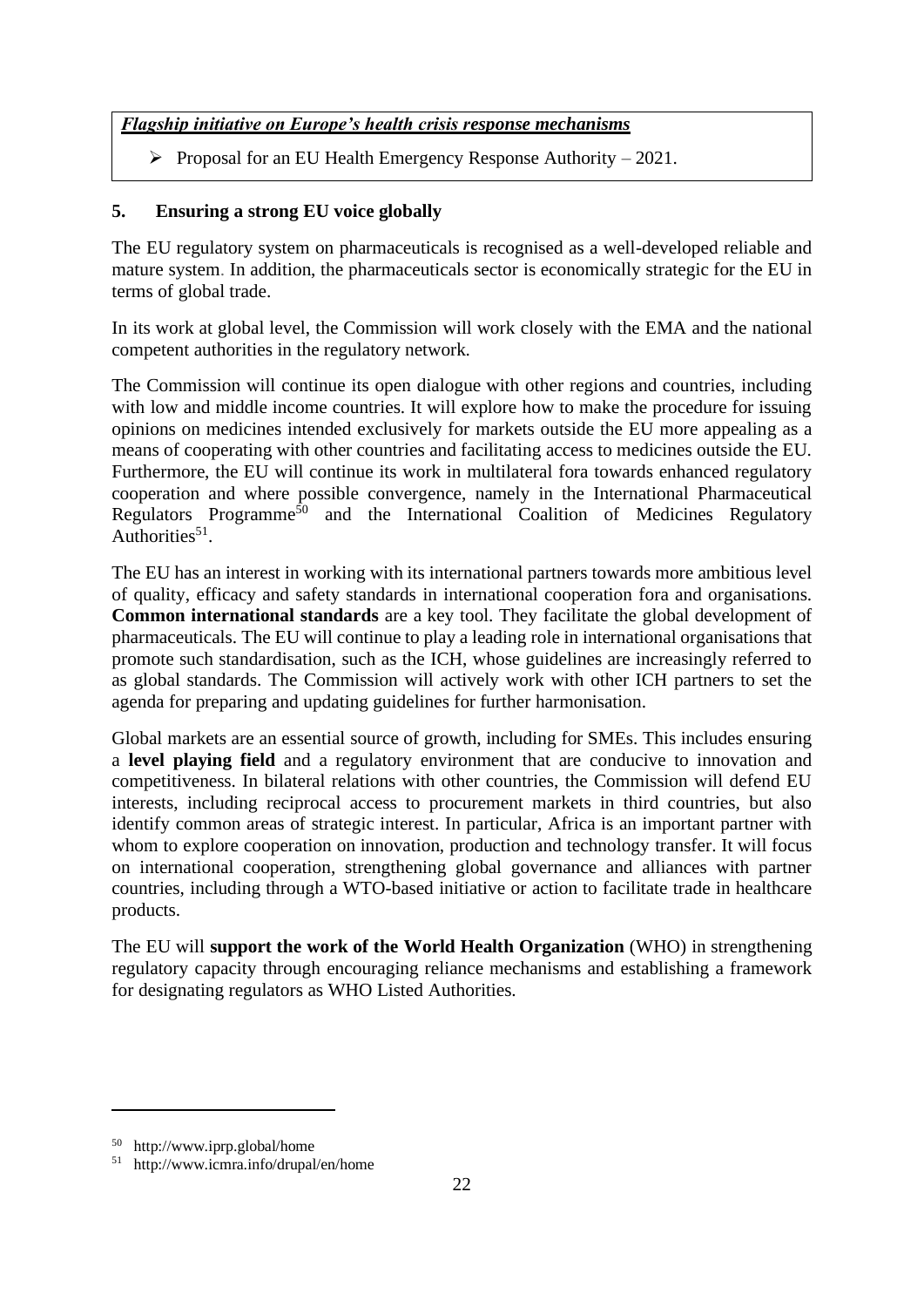## *Flagship initiative on international cooperation*

➢ Work at global level, with the EMA and the network of national regulators, in international fora and through bilateral cooperation to promote regulatory convergence to ensure access to safe, effective high-quality and affordable medicinal products globally – ongoing.

# *Other actions*

 $\triangleright$  Advance international harmonisation by proactively proposing topics in line with the latest scientific developments; promoting the uptake and implementation of international standards, and ensuring a level playing field for operators on the international market by enhancing the EU's bilateral and multilateral relations ongoing.

## **6. Working together for success: a cooperative and layered approach to implementing the strategy**

The pharmaceutical strategy will ensure that we continue to deliver high quality, safe medicines and that the benefits of innovation reach patients in the EU. It will guarantee that the EU remains an attractive place to invest, research and develop medicines. It will improve the resilience and crisis preparedness of the EU system. And it will strengthen the EU's voice on the global stage.

To ensure that this strategy succeeds we need **a comprehensive, integrated approach** that addresses the challenges and breaks down silos, working together across disciplines and regulatory competences throughout the lifecycle of medicines and medical technologies to find the right policy approaches.

A successful transition will depend on **collaborative dialogue**, as exemplified by the various consultation activities in the preparation of this strategy. The Commission is ready to continue this dialogue. Accordingly, it intends to reach out to all relevant national authorities and stakeholders so that they may not only provide their input, but also become partners in this process. An inclusive **civil society dialogue building on existing structures** will be used to facilitate the interaction with stakeholders: public authorities, industry, healthcare professionals, patient, consumer and civil society organisations and the research community.

The Commission will regularly report on the progress made and will keep the **European Parliament and the Council fully informed and engaged** in all relevant actions, taking account of their role in policy shaping and law making.

The Commission will pursue the objectives of the strategy and implement specific actions **in partnership with the Member States**, through enhanced dialogue, close interaction and a proactive exchange of information between the Member States and the Commission. The main forum for discussion with the Member States will be the Pharmaceutical Committee<sup>52</sup> while other existing collaboration mechanisms in the EU will be strengthened and streamlined for this purpose.

<sup>52</sup> Council Decision 75/320/EEC of 20 May 1975 setting up a pharmaceutical committee (OJ L 147, 9.6.1975, p. 23).